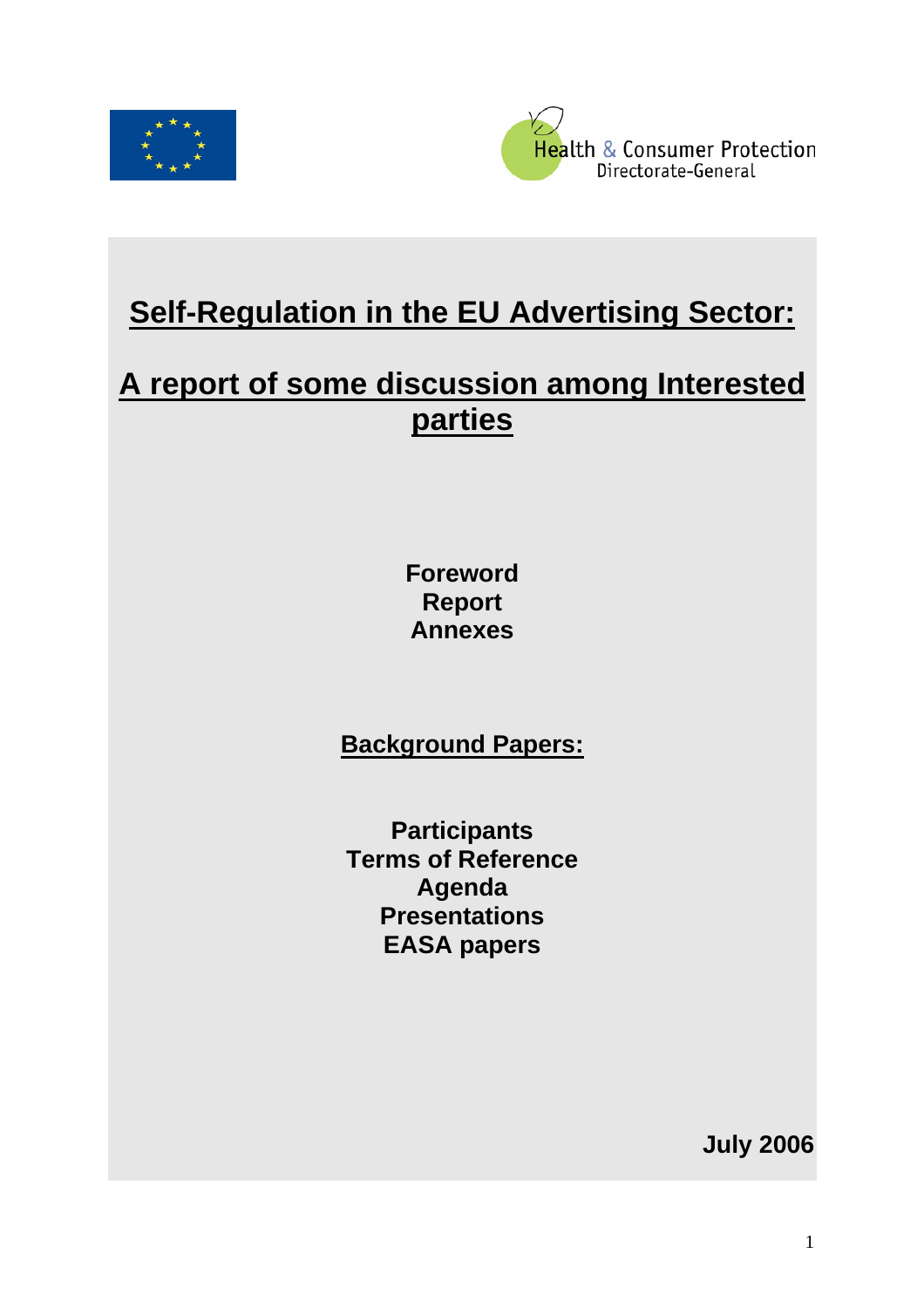## **Table of Contents:**

| <b>Foreword</b>                                                     | 3      |
|---------------------------------------------------------------------|--------|
| <b>Executive Summary</b>                                            | 5      |
| 1. Introduction                                                     | 8      |
| 1.1. What are we talking about?                                     | 8      |
| <b>1.1.1</b> SR is a legitimate technique                           | 8      |
| 1.1.2 Why is there a problem?                                       | 11     |
| 1.2. What does this paper do?                                       | 12     |
| 2. A supportive legal and judicial context.                         | 13     |
| 2.1 Legal backstop at EU level                                      | 13     |
| 2.2 Models of Self-regulation across the EU                         | 15     |
| 2.2.1 Self-regulation, within a strong legislative framework        | 15     |
| 2.2.2 Self-regulation restricted by law                             | 16     |
| 2.2.3. Emerging self-regulatory systems                             | 17     |
| 3. Defining an effective SR model:                                  | 17     |
| <b>3.1 Effectiveness</b>                                            | 17     |
| <b>3.3.1</b> Provision of copy advice                               | 17     |
| 3.3.2 Complaint handling                                            | 19     |
| 3.3.3. Sanctions                                                    | 22     |
| <b>3.3.4.</b> Consumer awareness                                    | 24     |
| 3.2. Independence                                                   | 25     |
| <b>3.2.1</b> Involvement of independent persons in Code drafting    | 25     |
| <b>3.2.2</b> Involvement of independent persons in the adjudication | 26     |
| <b>3.2.3.</b> Broader Independent participation in SR Sanctions     | 26     |
| 3.3 Coverage                                                        | $27\,$ |
| <b>3.3.1</b> Individual Media and Individual Marketing              | 29     |
| 3.3.2 Other forms of new marketing                                  | 30     |
| 3.4 Funding                                                         | 31     |
| <b>3.4.1 SRO Funding Models</b>                                     | 32     |
| 4. An EU-wide forum?                                                | 35     |

## **Page**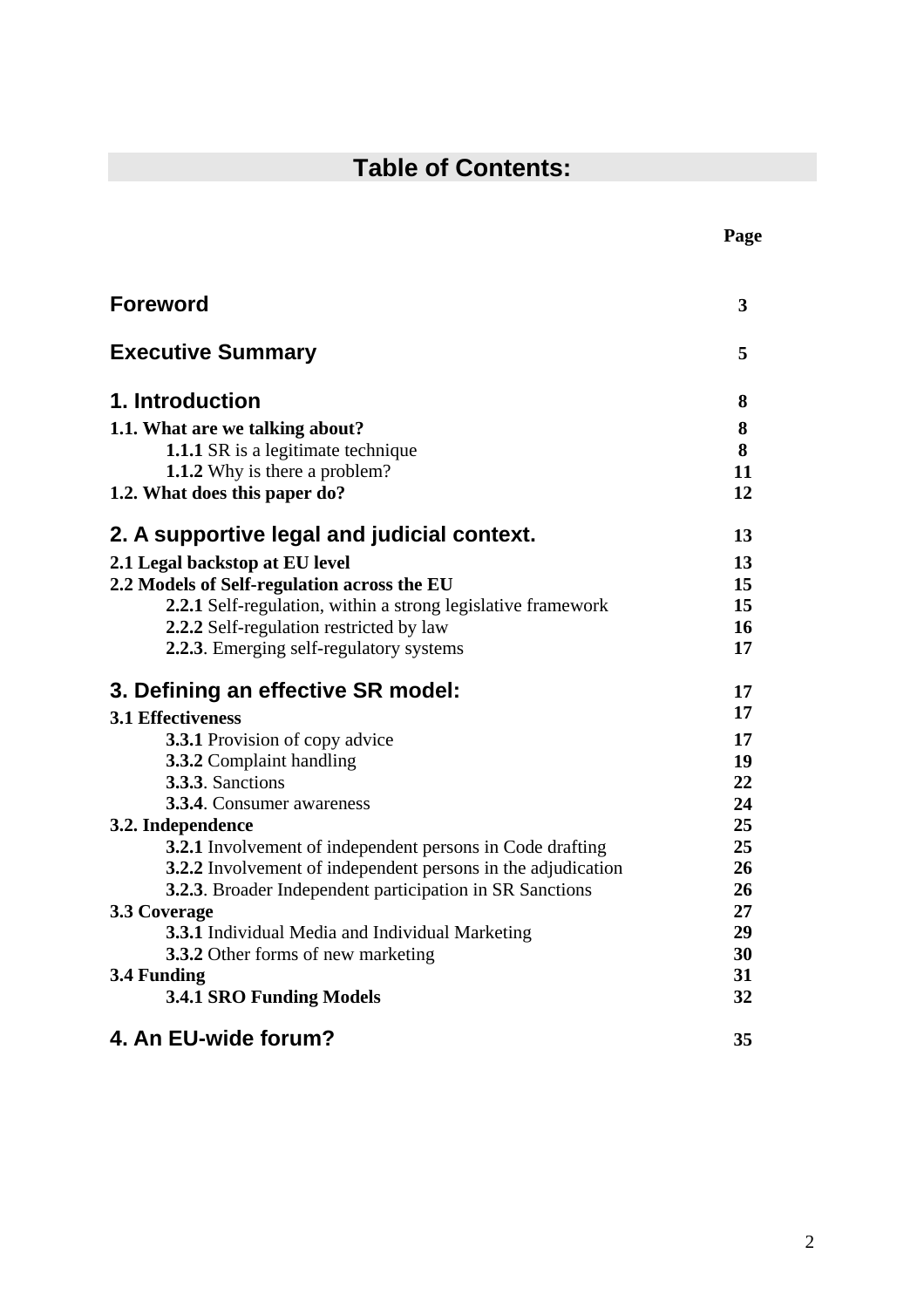#### **Foreword**

- 1. It has been my privilege to convene the discussions summarised in this report. The Round Table on Advertising Self-Regulation (SR) has been a fascinating exercise, bringing together the interested parties from across Europe to learn both about and from each other in a structured and sustained dialogue exchange. We achieved, I think, a move from black and white dialogues of the deaf towards a greater shared understanding of the constraints around SR performance in Europe today. For this, I would, above all, wish to express my gratitude to all concerned; not only to the European Advertising Standards Alliance whose courage in constructive self-examination sparked the debate, but to representatives of organisations, some of them traditionally somewhat sceptical of self-regulatory approaches, who have given generously of their time and trust.
- 2. The report issued here, on the responsibility of the Chair, reflects intense discussions, and much written interaction. The key elements for effective self-regulation set out below are, I am confident, a pretty consensual expression of what is a best-practice model. The narrative around these key elements could always be open to further polishing, but I believe that overall the report reflects an almost unprecedented in-depth exchange between practitioners and stakeholders on the desired components of bestpractice SR in one sector.
- 3. I close this step in the debate around self-regulation with some optimism. The agreed best-practice model is pretty good, if rather challenging, for SR practitioners. In Member States where self-regulation is still an untried concept or a start-up operation, there are real possibilities to adopt the best-practice model as the desired point of arrival, but there is also a real need for all interested parties to recognise that this model could not be built overnight. As the paper also emphasises, no model can be a good fit in every country's historical and cultural context. Full harmonisation is not a likely option here.
- 4. But there does seem to me to be evidence for the general usefulness of at least two core pre-conditions for credible SR. First, a sustained openness to dialogue with, and participation of, interested non-business players in the SR process; and second, adequate monitoring and accountability of SR performance and outcomes. As practice in these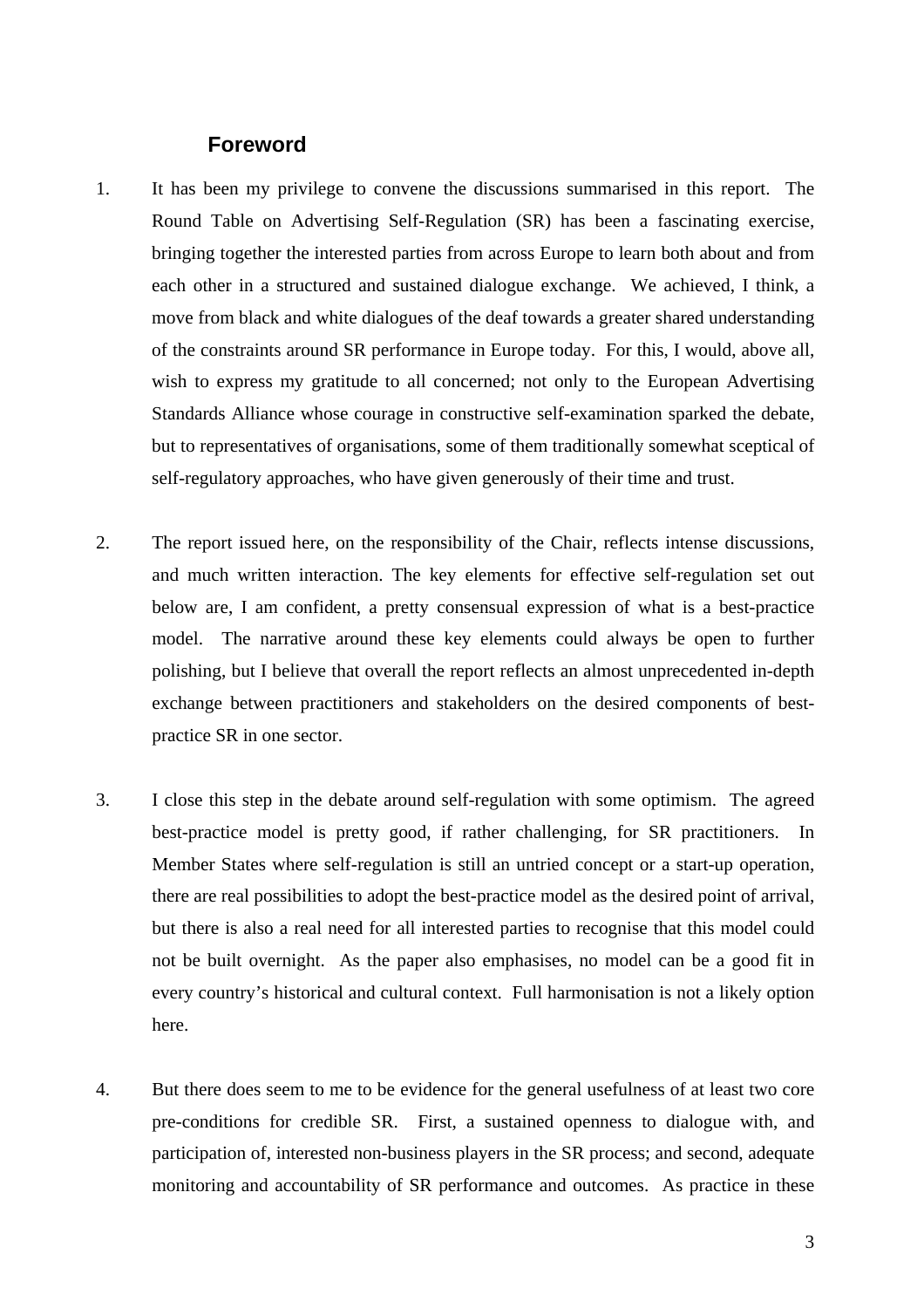and other areas continues to improve across the EU, I am confident that SR will be given full weight in society's choices among the menu of regulatory options.

5. My hope is that this report will provide a useful input to ongoing reflection across the EU around self-regulation. This is not so much a debate about self-regulation against hard law, but rather a debate about how law and self-regulation can and should interact in modern Europe.

Robert Madelin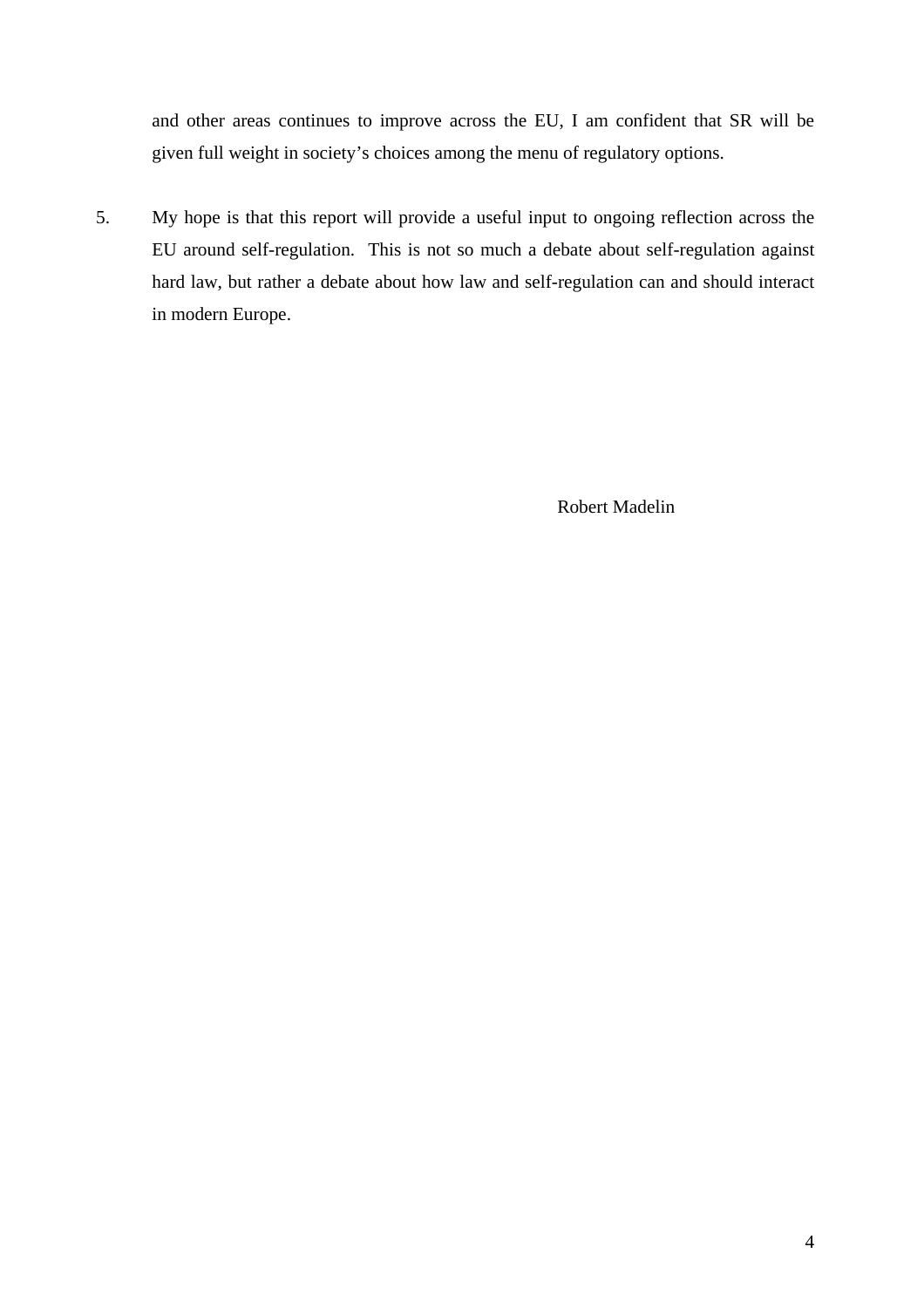## **Executive Summary**

This report reflects the issues identified during the Round Table on Advertising Self-Regulation between some Commission colleagues, some interested NGOs and representatives of the European Advertising Standards Alliance (EASA).

The goal of this series of discussions was the clearer definition of a Best practice model for self-regulation. There was a general recognition by those involved in this debate that moves towards this best practice model cannot be achieved easily or overnight, and indeed that it is not necessary to propose any uniform way or to define how self regulation should be implemented at national level.

There has been also a consensus around the table that Self-Regulation in advertising can only maximise its potential in a clear legislative framework which allows SR sufficient scope to operate. In this sense, the scope and the degree of statutory systems have a direct influence on the effectiveness of the self-regulatory system.

The clear definition in responsibilities between SROs, government and other authorities promotes transparency, and maximises the impact of SRO activity. There is a clear responsibility of European institutions or Member States in setting clear legal backstops.

The key determinants of effectiveness in the Best Practice Model that this report describes are ummarised in four points below.

#### 1. Effectiveness :

- The SROs should offer the provision of copy advice particularly for media where advertising copy may have so short a shelf-life to negative adjudications. Copy advice should ideally be provided free of charge
- All SROs, from establishment onwards, should establish and publish both performance objectives year by year and records of their performance against those benchmarks. Each SRO should have an explicit objective, to the effect that it should be easy to find through which channel to complain.
- There should be a benchmark for the ease with which any form for the submission of complaints is completed. This objective should be endorsed by its governing board and verified year by year in its customer satisfaction surveys. There should be a standard for the speed with which complaints are handled.
- There should be a systematic duty to publish decisions which is a tool for increasing transparency of the system and increased public confidence
- SROs could recommend to the Advertising industry for its agreement and action, minimum standards for training of new recruited young advertising staff and for the design of internal compliance processes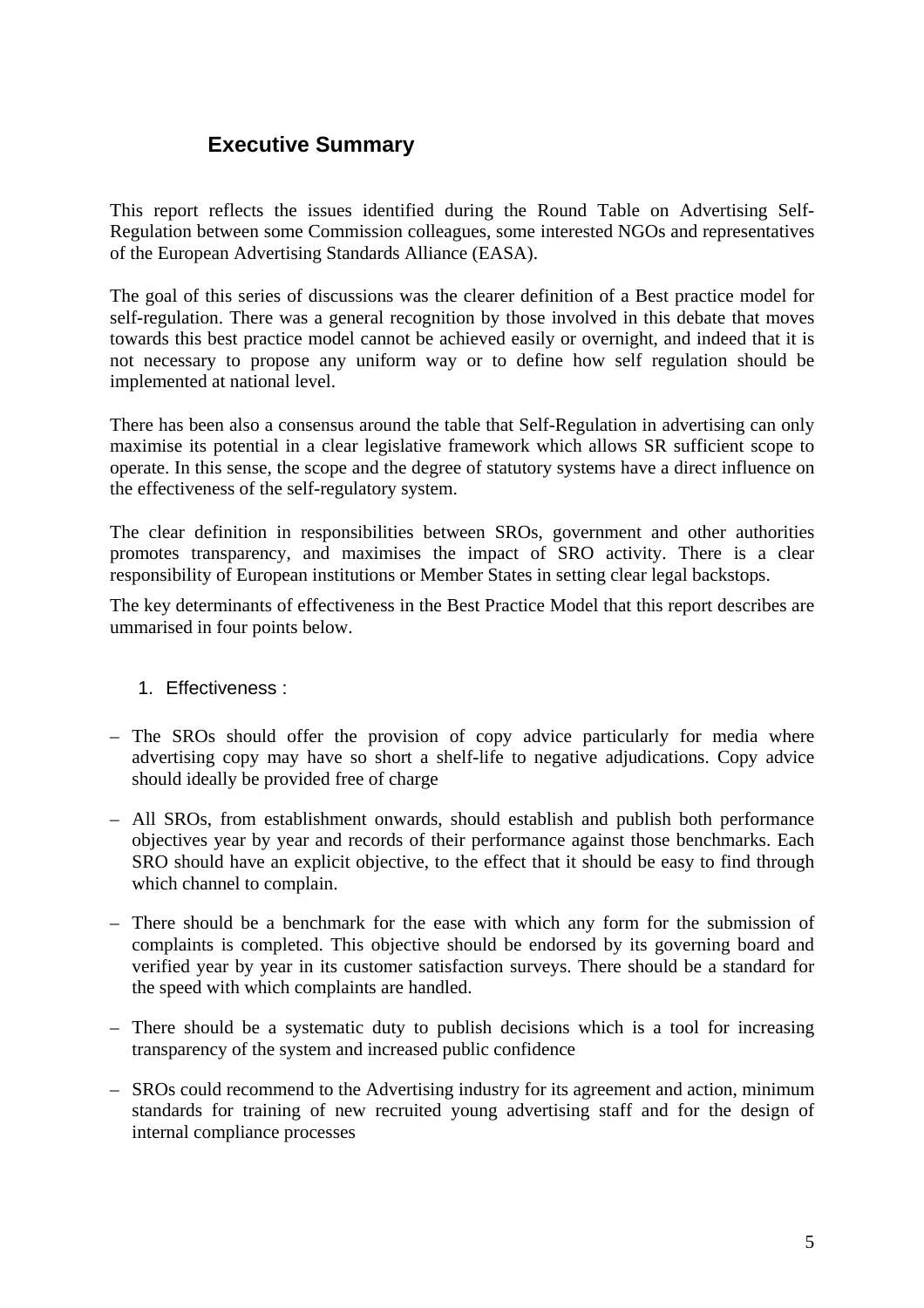- Sanctions for non-compliance with codes, for repeat offences and for consistently ignoring codes or adjudications, should be clear and effective. The minimum sanction should be timely withdrawal of advertising copy.
- Withdrawal should apply, in the absence of explicit local SR decisions to the contrary, not only in the jurisdiction of the adjudication but throughout the business concerned; differences in codes and cultural expectations may today mean that different decisions are reached in different markets. The collaboration of the media as a whole on backing the decisions of the SRO is an important element to enforcing the sanctions. The adoption, more generally of "compliance clauses" in advertising contracts should help to make sanctions more effective.

#### 2. Independence :

- Openness, independence and transparency are seen as critical points for the public acceptability of the self-regulation on advertising. The effective contribution of the stakeholders (consumers, parent associations, academics etc) to the elaboration of codes deserves reinforced attention by EASA. Over time, monitoring should include indicators designed to verify that the stakeholders' involvement meets the expectations of the society within which the SRO operate.
- Adjudication bodies should be composed of a substantial proportion of independent persons. Those persons could be selected on the basis of calls for expressions of interest, and appointed by the Board. It could also include possible cooperation with statutory authorities for the appointment of the independent persons of the adjudication bodies. All Adjudication body Members should be subject to rules on the avoidance of conflict of interests and on the declaration of interests. A Jury is fundamental in guaranteeing the independence of the process. Composition, nomination process, independence and integrity of its members are the key determinants for the credibility of the system.
- The business and SR community should remain open to the benefits, as well as the costs of the development of some more clearly 'independent' presence at all levels.
	- 3. Coverage:
- Advertising SR's today in Europe aim to cover not only pure advertising but all other forms of "Commercial" or "marketing communication". The aspiration is a global coverage for all type of marketing or commercial communication**.** It is important to find a generic definition, encompassing all advertising techniques using any medium or distribution channel based on new technology.
- Another issue of concern is the new emerging trends for "buzz marketing" and "word of mouth". SROs should keep under review any trend to significantly increase the proportion of 'adspend' that escapes SR
- On both the European and national level considerable effort has been put into providing basic legal requirements, specifically for direct and interactive marketing. Legislation therefore underpins self-regulation of the individual marketing sector.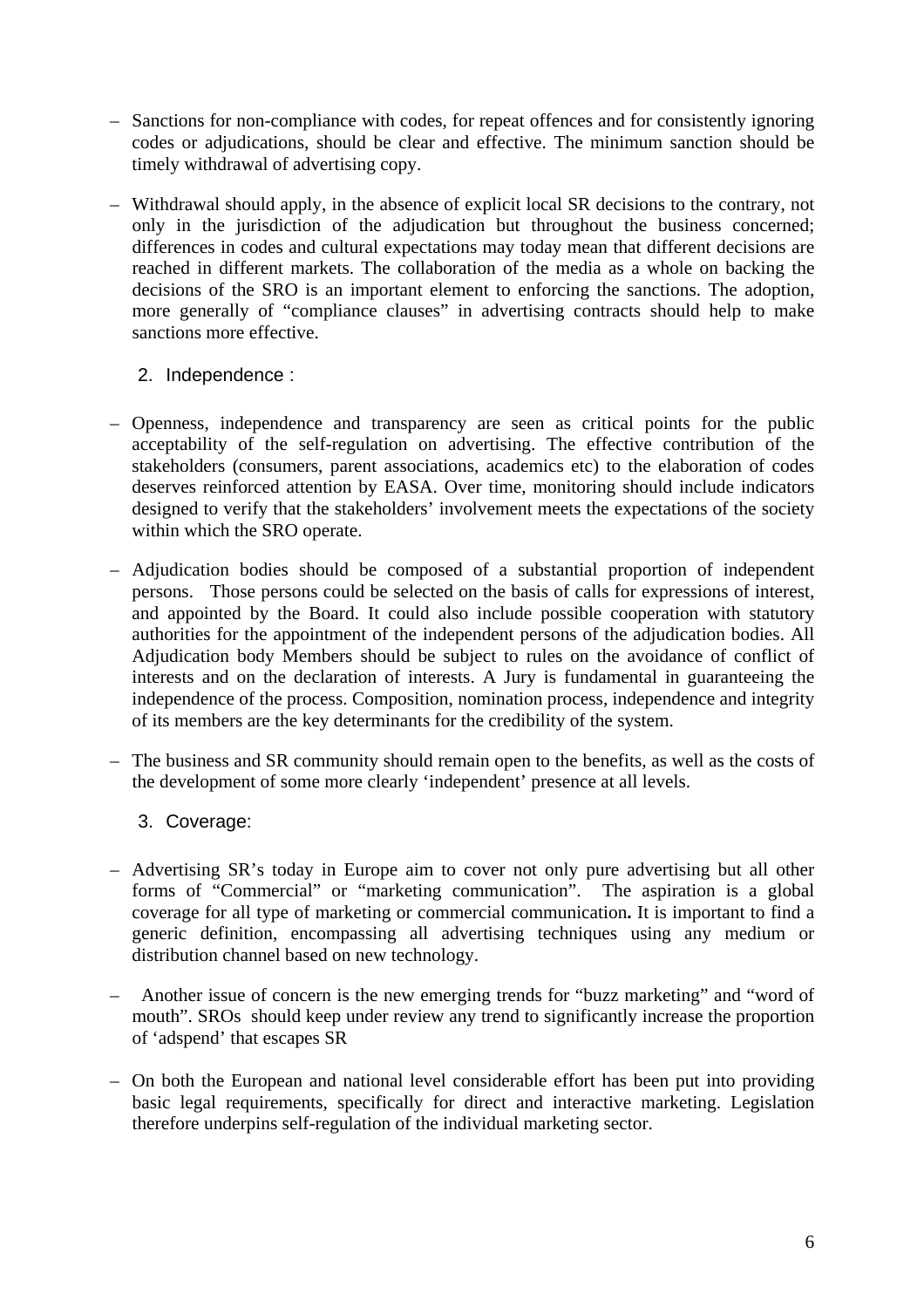- SROs must commit to keeping abreast of emerging techniques, to discussing with all stakeholders any concerns raised by these techniques, and to deciding promptly either to deal with these concerns or to alert the public authorities that they would need to develop an alternative approach. Public authorities cannot assume that SR would be the fall-back for such issues, where legal approaches seem inadequate
	- 4. Funding:
- There was general agreement in the Round Table on the desirability of strong political support for industry voluntary funding. There was no agreement on the feasibility of any additional advertising tax.

The widely shared interest in the debate on SR generally at EU level and in this Round Table, reflects the relative lack of opportunities for sustained and detailed debate in the past. Participants seem to feel that they have learned much concerning the detailed experiences of SR.

This raises the question whether such a process of joint learning and common problemsolving could be sustained within a more established forum, embracing industries other than just advertising.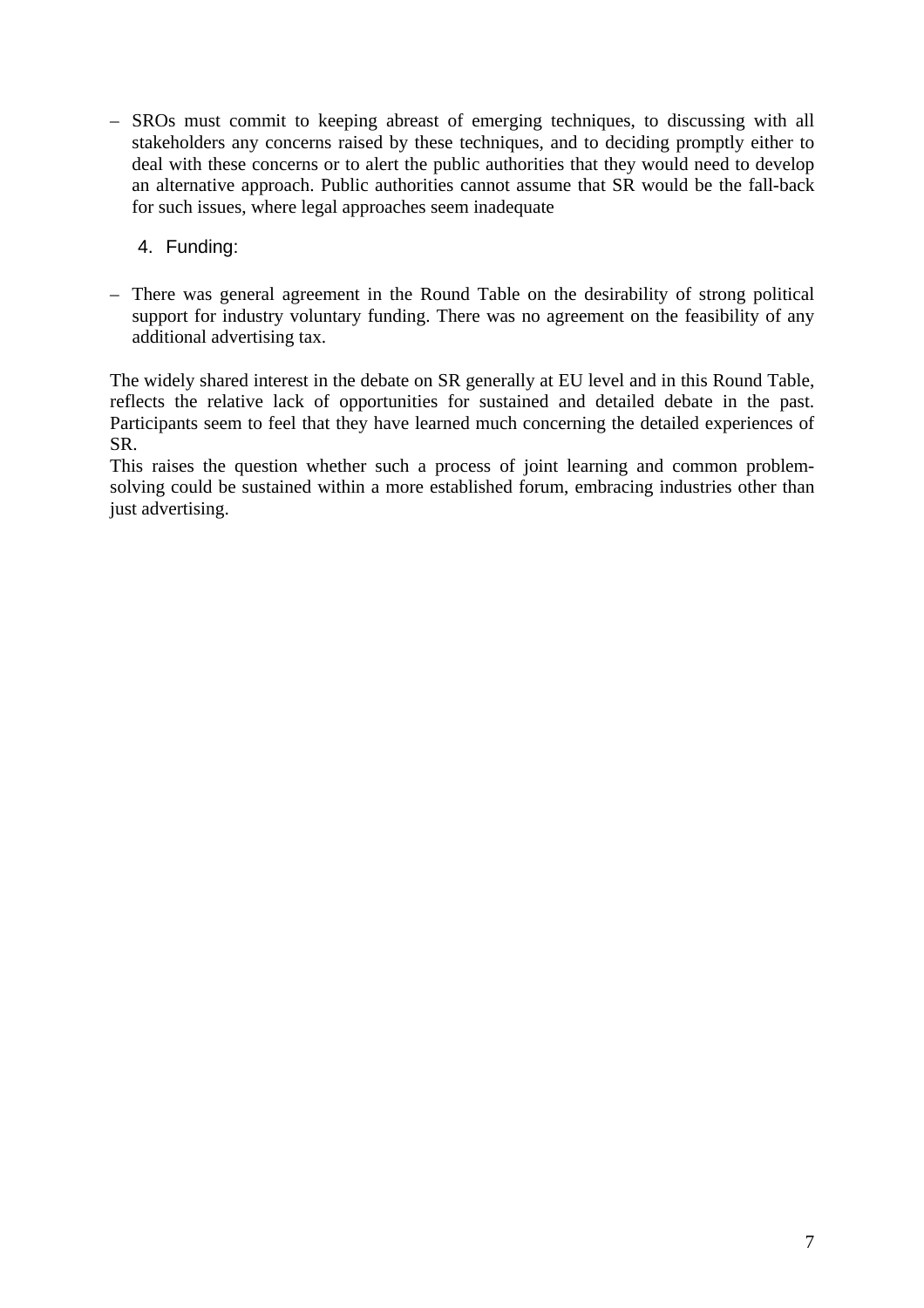## **1 Introduction:**

This Draft Report of the ad hoc Round Table on Advertising is developed on the responsibility of DG SANCO.

The Round Table was set up in October 2005 in response to a request by advertisers for guidance and support at the current stage of their endeavours. On the basis of an informal issues paper the Round Table was interested to provide a forum for debate around SR in advertising. The report reflects the debate and contributions from the participants in the Advertising Round Tables of 3 one-day sessions in October 2005, January 2006 and May 2006. It seeks to draw together the issues identified during these debates between some Commission colleagues, some interested NGOs and representatives of the European Advertising Standards Alliance (EASA).

The goal of this series of discussions is the clearer definition of a **Best practice model** for self-regulation. This vision is based on a common acceptance that the model is not achievable today, and that self-regulation short of the model can be useful and effective. This would not aim to be a 'one-size fits all' model, since different national systems have evolved to different states, each with specific legal and social settings. But it would set a common point of reference for efforts underway to develop current practice and approaches which might reject or ignore the common point of reference would, at worst, be ruling themselves out from consideration as an effective alternative to other policy interventions. At best they would have a heavy burden of proof to satisfy if they were to be accepted as effective in addressing public concerns.

There is general recognition by those involved in this debate that moves towards this best practice model cannot be achieved easily or overnight, and indeed that it is not necessary to propose any uniform way or to define how self regulation should be implemented at national level. In some Member States, particularly among the most recent adherents to the EU, SROs have yet to be established. This state of affairs should warn all concerned of the dangers of trying to go too far too fast in defining unattainably challenging objectives. There is, however, an implication that self-regulatory endeavours designed, ultimately, to come up to the standards of such a vision would deserve public support.

#### **1.1 What are we talking about?**

Self-regulation (SR) is "a system by which the advertising industry actively polices itself. The three parts of the industry (advertisers, advertising agencies, media) work together to agree standards and to set up a system to ensure that advertisements which fail to meet those standards are quickly corrected or removed" (EASA). For the purpose of the discussions that have led to this paper, self-regulation was not strictly defined. There was general recognition that the real world practice of self-regulation did not follow the current Inter Institutional Agreement on Better Lawmaking of SR and "co-regulation".

SR sometimes includes a participative approach to partnership with stakeholders in at least some key aspects of the setting up and operation of SR. It includes possible co-operation with statutory authorities, whether to make legal backstops effective, to ensure transparent and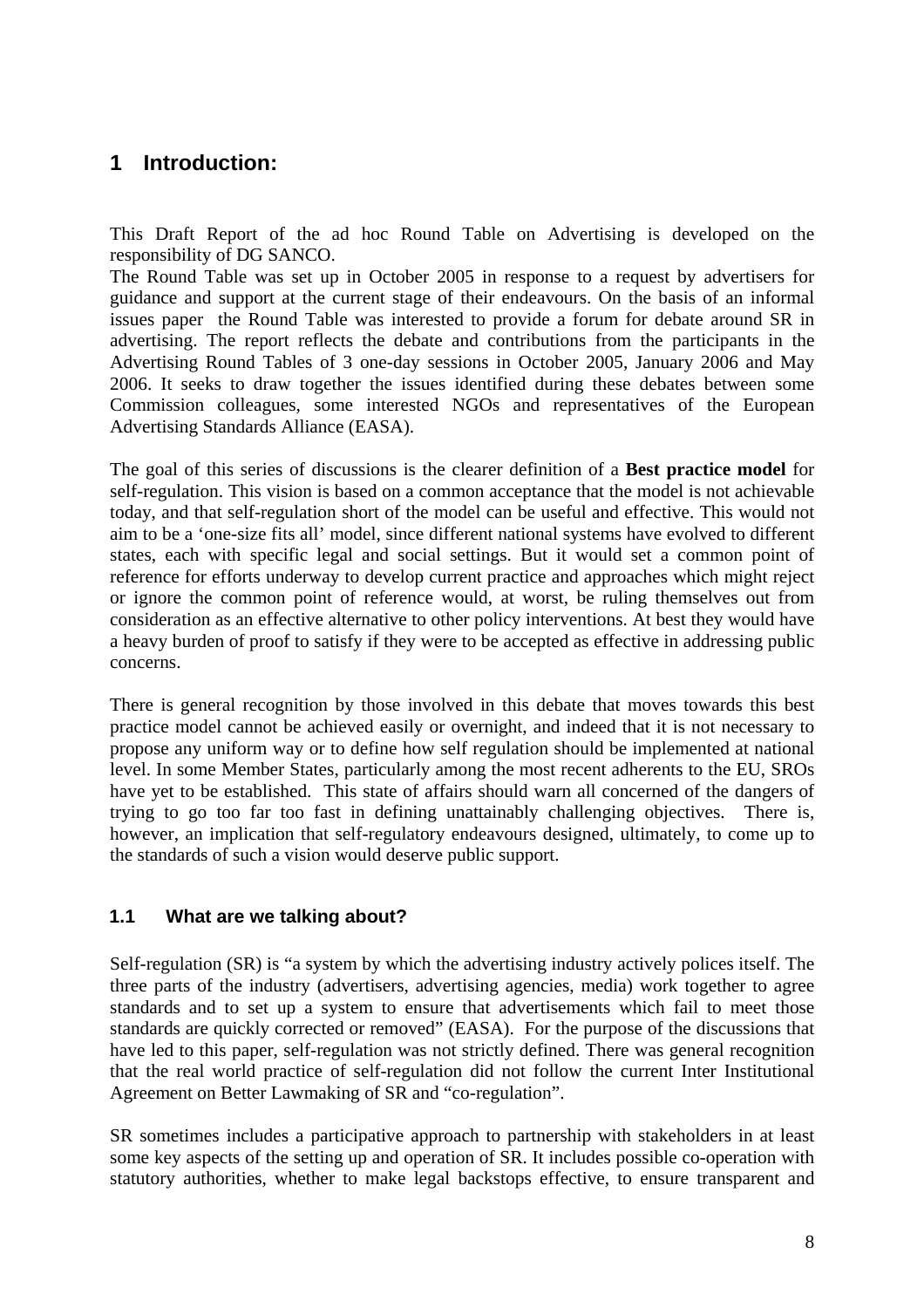independent governance of the self-regulatory process or for other purposes. There are also many cases where self-regulators come to the legislator to have their private norms endorsed by the law.

The distinction between self-regulation and co-regulation is not very obvious. But public authorities are more involved with co-regulation than with self-regulation. There is a large grey area between these two forms of regulation.

These practices fall into a grey area within the incomplete typology created by the Inter-Institutional Agreement and are termed SR by some, and CR by others. In this paper all such practices are called SR.

The Inter-institutional Agreement on better lawmaking (31 December 2003) provides the first definition agreed by the European Parliament, Council and the Commission on self-regulation and co-regulation.

- Self-regulation is defined as the possibility for economic operators, the social partners, non-governmental organisations or associations to adopt amongst themselves and for themselves common guidelines at European level (particularly codes of practice or sectoral agreements).
- Co-regulation is defined as the mechanism whereby a Community legislative act entrusts the attainment of the objectives defined by the legislative authority to parties which are recognised in the field (such as economic operators, the social partners, NGOs or associations).

This definition leaves a **grey area** of self-regulation that is not quite as purely autonomous as this wording implies and yet has none of the characteristics required for a system to qualify as CoRegulation.

## **1.1.1 SR is a legitimate technique**

In principle, SR could deliver a wide range of public goods. How far SR does so depends, in practice, primarily on the objectives set for it by a SR charter and by the codes of practice established under it. How far do these explicitly defined SR goals go beyond merely negative prohibitions and actively encourage the positive attainment of social values? For example, the protection of minors could involve both negative prohibitions and more pro-active measures.

Or are the goals of an SRO only to ensure that advertisements and other forms of marketing do not deceive, mislead or offend consumers? Even when a public good goal exists, SR techniques may be effective for attaining some such goals but not for others.

There was much discussion in the round table of the degree to which SROs themselves at present, do, or in future could, have explicit goals related to the delivery of specific public goods, for example in the fields of advertising of alcohol or advertising of nutrition. It is clear that business needs to be more explicit about their commitment to use SR in order to contribute to the achievement of established public policy goals by public authorities. In order to make progress on this issue, there would need to be clarity on the full extent of the goals being pursued, and some clear indicators as to the progress being achieved towards those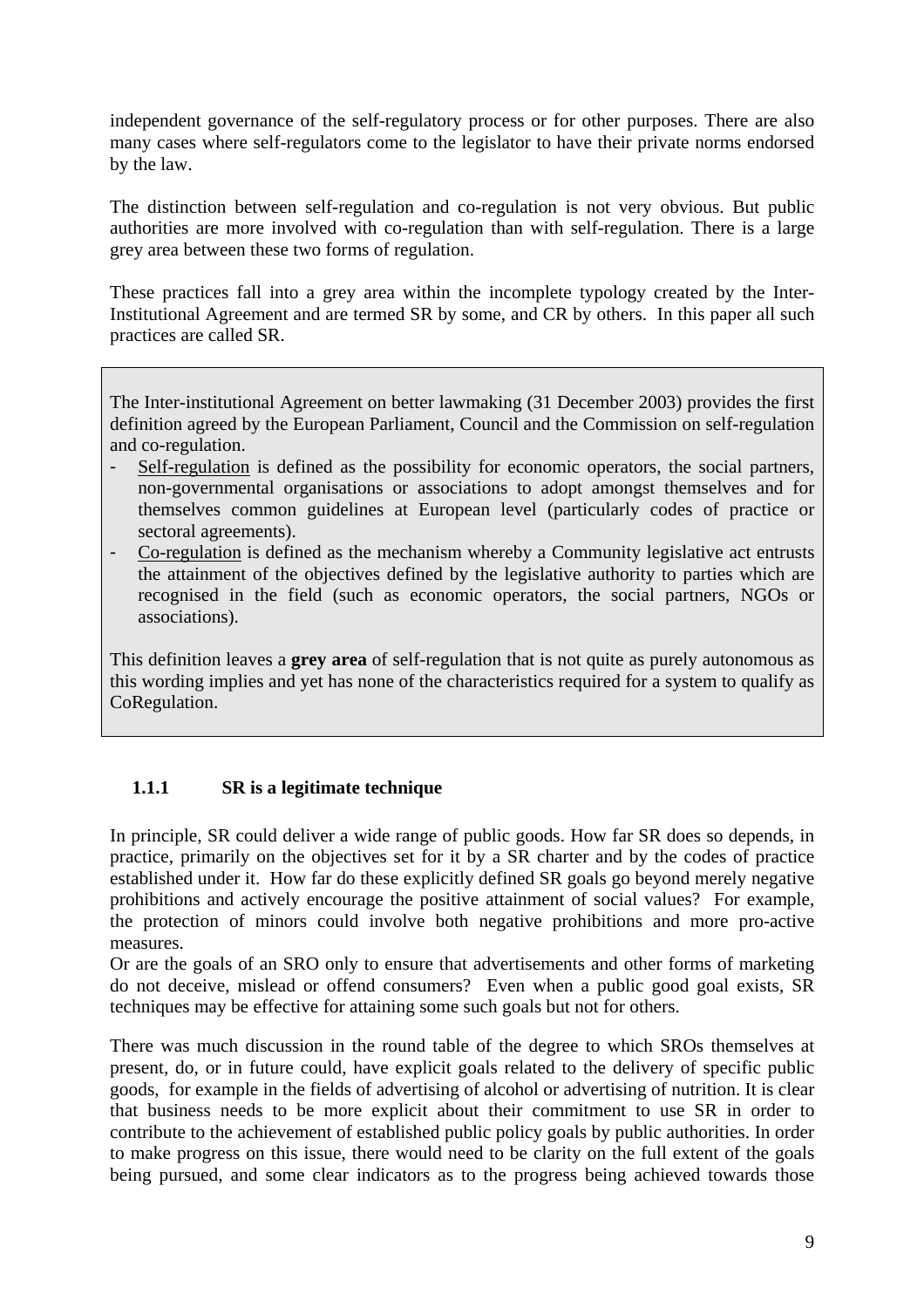goals. In setting these public goals the European Commission has the mandate and the responsibility given by the Treaty obligations in Article 95 on internal market to take 'as a basis a high level of health and consumer protection' and Article 152 that all Community policies should 'ensure a high level of human health protection.

The EASA participants made it clear that advertising self-regulation does not and cannot carry the burden of expectations that other stakeholders may have of the advertising business as a whole. SROs, by effectively enforcing good codes, may contribute to part of the solution of complex societal problems such as ill health caused alcohol abuse or obesity. But the SROs could not solve such issues alone, nor should SROs be judged solely on their role in such issues.

In order to achieve public objectives, the European Union at present sets a high priority on the identification of the most effective, least costly public policy interventions. Better regulation must provide the least costly, most effective, most proportionate and sufficiently legitimate response to public policy interventions at EU level. Better Regulation processes require a review, in unprecedented detail, of the options for intervention, covering hard law, inaction and less formal regulatory approaches. Self-regulation is always an option.

Increasing complexity in society and the pace of social change are the main reasons why regulatory interventions are sometimes ineffective while indirect forms of regulation or other forms of collaborative regulation may, under certain circumstances, be more successful. The role and the structure of the state are in transformation in a changing society. The interdependence between social and political actors is evolving in a complex, dynamic and diverse way. In this context we can imagine different combinations of "responsive regulation" like SR or Co-R **or a hybrid.** 

Self-regulation has a role to play but if it is to be more widely accepted as an instrument of public policy, self-regulation must meet certain minimum regulatory criteria.

For example, consumer organisations agreed at the seminar in Lund 2001, what should be the minimum criteria for new forms of regulation:

*"We would encourage the Commission to develop ideas on new forms of regulation, which might in some circumstances bring benefits such as improved protection, flexibility, adaptation to changing market conditions and involvement of stakeholders. However any form of regulation must meet certain essential basic criteria including: efficacy, democratic legitimacy, consumer confidence together with coherence and consistency in the context of the single market.* 

*Self-regulation, co-regulation, negotiated solutions and other proposed forms of rule-making must be assessed against these basic criteria.* 

*To meet these essential criteria consumers demand that new form of regulation must be based firmly on law, at least in the form of a framework or general law"[1](#page-9-0) .* 

1

<span id="page-9-0"></span><sup>1</sup> Declaration of Consumer seminar in Lund 2001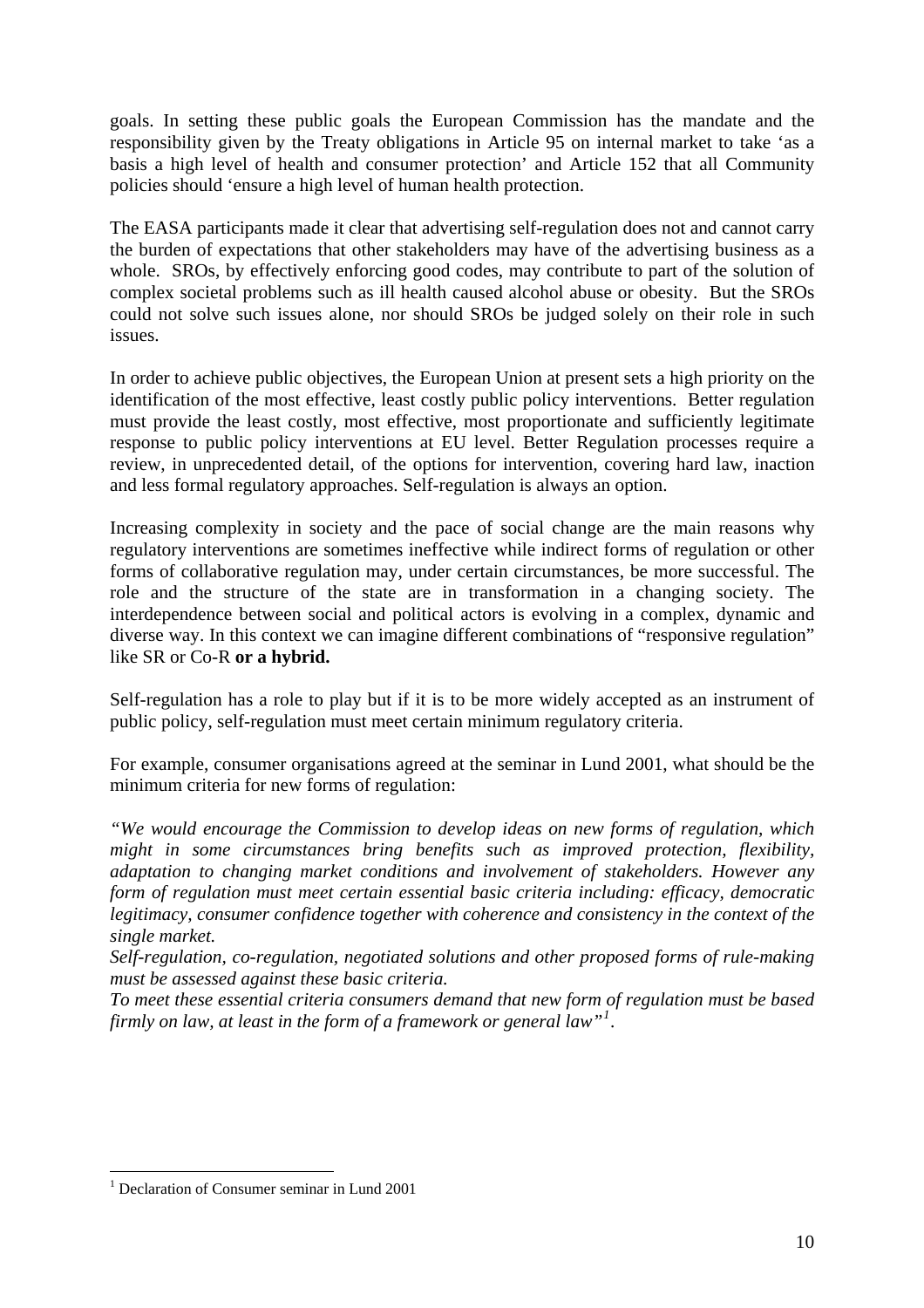## *SR is a regulatory technique, not a policy*

As a technique it can be adapted/ tailored to the need of particular policy. This technique may have certain advantages compared with regulation like adaptability to evolving markets, flexibility and more involvement of stakeholders.

As one tool of public policy among others, SR will have to also to fulfil, like regulation, a certain number of minimal criteria to be used as alternative to regulation. These criteria are efficacy, legitimacy, accountability and consistency with internal market.

In opting for self-regulation the statutory authorities cannot abdicate public responsibilities but on the contrary must make a careful assessment of different options based on sound evidence about the merits and the effectiveness of self-regulation.

While effective SR may avoid the need to have detailed legislation, there are some ad bans in place. If public opinion requires something that SROs failed or refused to deliver, the law could impose a ban. The legitimacy of SR does not, and could not preclude the use of legislative sovereignty to this sort of end.

SR is often proposed (by industry) as an alternative to legislative bans on certain forms of advertising, but that public authorities can offer no a priori guarantee that such bans won't be introduced.

## **1.1.2 Why is there a Problem?**

The SR option is often debated on the basis of what may be less than fully substantiated positive or negative prejudices.

Self-regulation, as practised today, covers a multitude of endeavours of variable quality across the different sectors of business, and the different Member States, of the European Union. Self-regulation's reputation therefore depends on the personal experiences of each observer over time. Prominent actors in policy debates at EU level may have a history of satisfaction or disappointment with self-regulatory approaches. We do not yet have a broad and objective, EU-wide evidence base within which to validate these personal experiences.

There is no single normative, monitoring or enforcement mould for EU self-regulation, even in a single sector such as advertising. It is, for example, clear that some self-regulatory approaches in the EU today include monetary sanctions and suspension or expulsion of members for non-compliance, even if these approaches go well beyond the norm.

At the same time, there is a clear commitment on the part of some, if not all, SR-practising sectors of industry to deliver increasingly high quality self-regulation, and to deliver it more evenly across the enlarged EU.

This is certainly the case for EASA, which has made a public commitment to improve coverage and performance and has reached out to EU Authorities and others for help.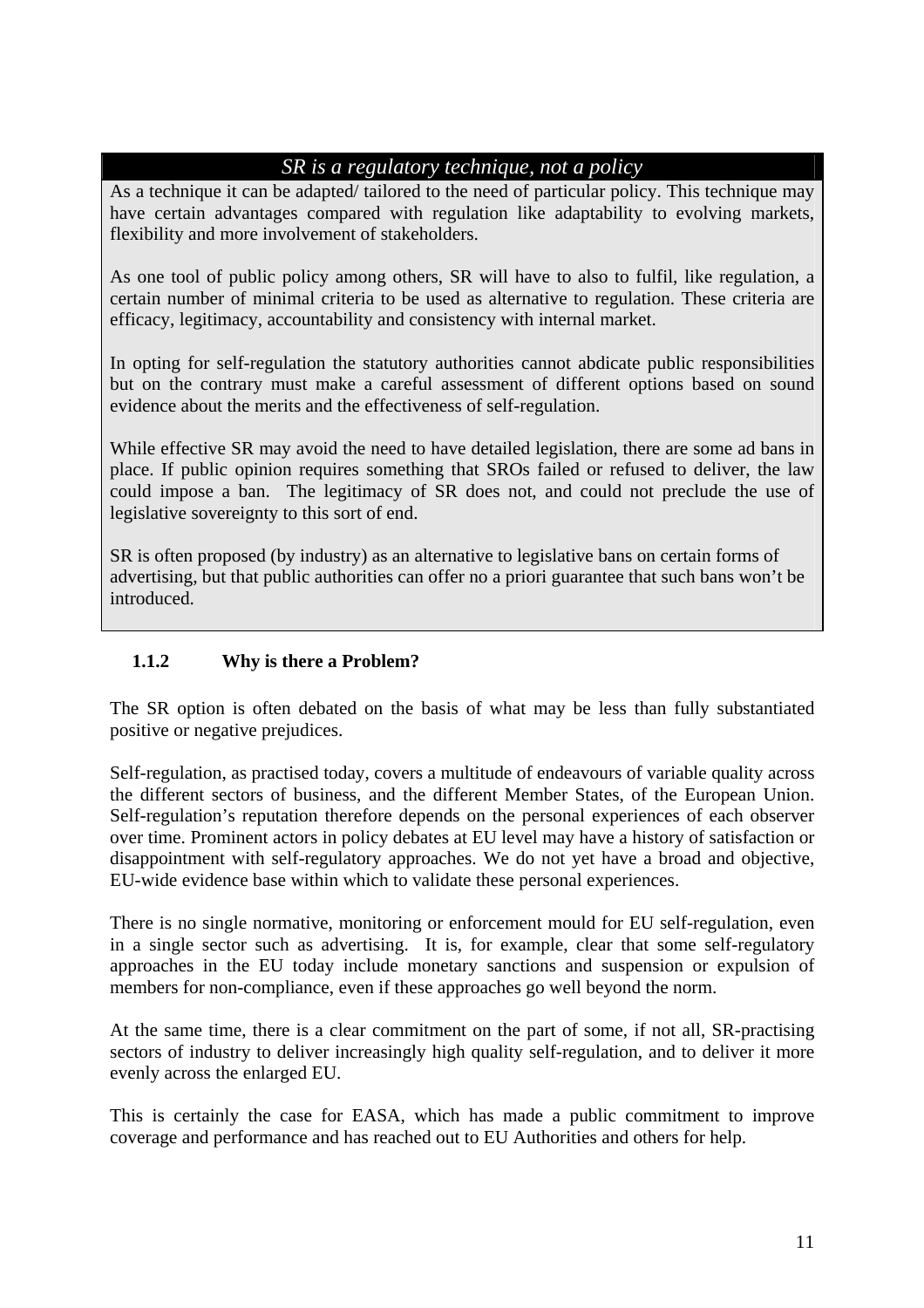The message heard from EASA is that they cannot deliver their vision alone. If business is to commit the willpower and resources needed to improve self-regulation across the EU 25, there seems to be a need for clear public leadership to the effect that business should be doing this.

#### **What is needed to underpin such leadership?**

First, we need a clearer understanding on the key elements of a common vision for SR. The Inter-institutional agreement has not in itself delivered general support for SR techniques. Secondly, there would need to be clear policies in place to educate and empower citizens so that they can and do make full use of self-regulation.

#### **What would result from such clearer understanding?**

Above all, it could then be easier to ensure that effective self-regulation is given appropriate recognition (neither too much nor too little) as public decision-makers weigh and balance the costs and benefits of different options for achieving certain policy goals in "impact assessment".

It is not possible for authorities to make any *a priori* commitment, for example to the effect that if self-regulation operates in a given way then other regulatory approaches within a given sector will be avoided. It is, however, reasonable for SROs to expect that self-regulation generally recognised as serious and effective will be given full weight against other, perhaps slower and more onerous options in the discussion of what regulatory approach works best. In specific cases, moreover, an explicit decision needs to be made at some stage, for example in an impact assessment, that SR was preferred over other approaches to achieve some specific goal. Without any certainty on such occasions, SR could not be expected to gain widening support from economic operators.

## **1.2 What does this paper do?**

The rest of this paper offers one assessment of the key elements for the desirable agreement identified above.

There was a broad agreement that the development of a shared vision of the point of arrival for SR, broadly on the lines set out below, would broaden the sense that SR can be effective, would facilitate discussion of how to develop current practice, and would drive up quality across the EU.

This assessment emerges from a very broad debate about what it might take for sceptical EU stakeholders to become more at ease with self regulation.

The menu is therefore ambitious, and the key elements taken together are probably better than existing SR practices in the majority of the EU Member States. Nevertheless, on most if not all points, it coincides with the essential thrust of recently adopted EASA best practice. Each of the ideas set out here are already applied successfully in more than one Member State, so that none of this paper's suggestions are incompatible with SR as understood by at least some significant part of EU business.

Indeed, if the political will of business, the degree of public support and the available funding were all sufficient to commit to move towards this specification, SR would be even more highly satisfactory for the core owners, as well as more widely trusted by others.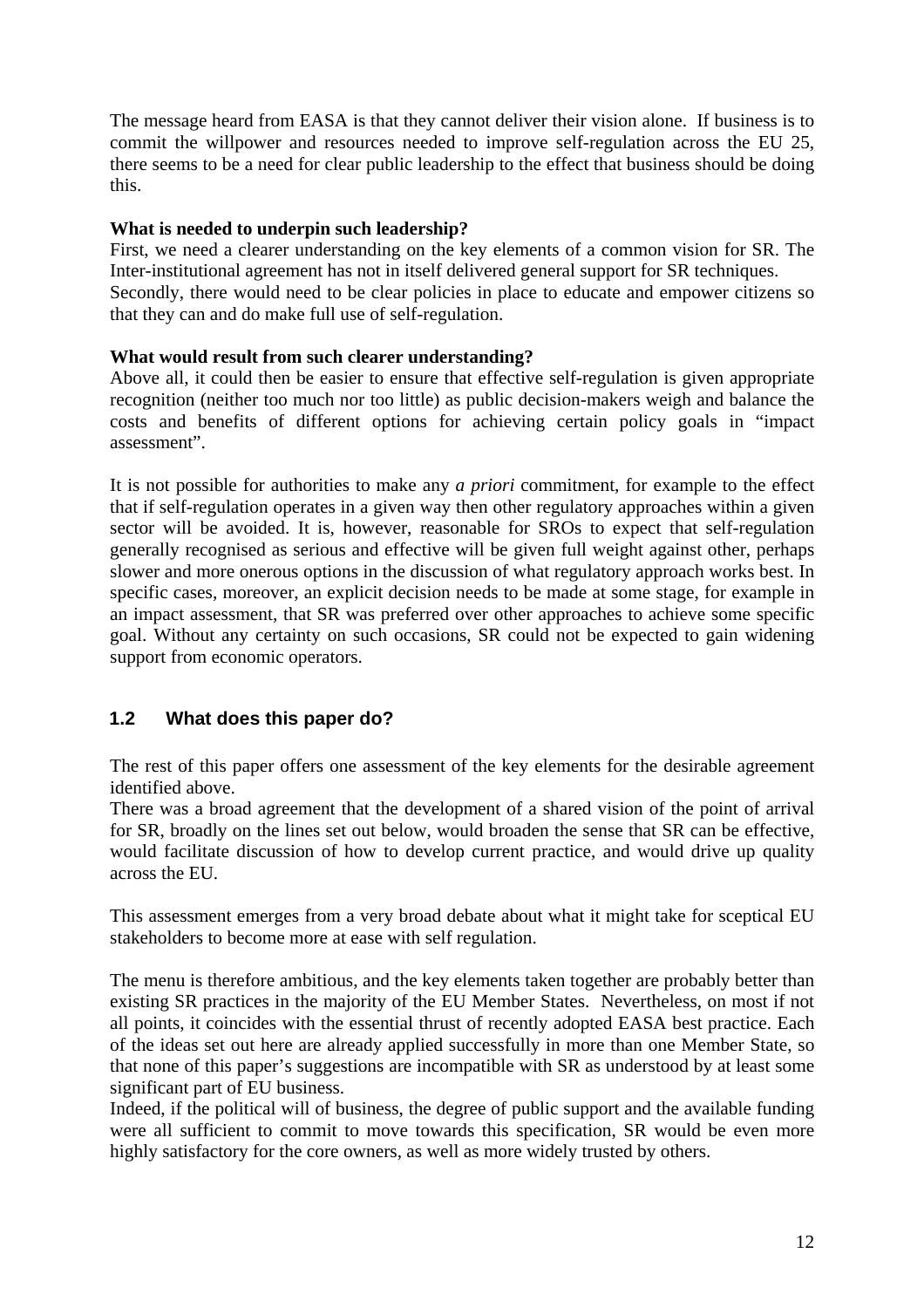The ambitious ideas set out in this paper should not be taken to imply any critical judgement of where SR is now. On the contrary, EASA has itself taken courageous steps, most recently in committing itself to objectives well beyond current business delivery. Indeed, the willingness of EASA, and all others involved in the debate reported here, to explore what a strategic improvement in SR quality might involve, does create some confidence that SR is capable of a sustained move over time towards a level of heightened effectiveness.

## **2 A supportive legal and judicial context.**

#### *Key elements*

- *The clear definition of responsibilities between SROs, government and other authorities promotes transparency, and maximises the impact of SRO activity.*
- *Self-regulation in advertising can only maximise its potential in a clear legislative framework which allows SR sufficient scope to operate.*
- *The scope and the degree of statutory systems have a direct influence on the effectiveness of the self-regulatory system.*
- *There is a clear responsibility of European institutions or Member States in setting clear legal backstops.*

It has been a consensus around the round table that SR in advertising can only be effective operating in a clear legislative framework. Self-regulation can work well in relation to business that is member of a code provided that:

- The code regulates the issue adequately
- Members of the code comply with the code
- There are effective sanctions for those members who do not comply with the code.

The SR system should be well designed and with clear distinction about jurisdiction, competences and responsibilities between SROs and public authorities. The system must be able to operate effectively and to deliver real results for all the stakeholders.

If the SR sanctions do not work, an ultimate legal mechanism is needed in order to force members to comply. A similar mechanism is also needed for those traders who are not members of a code. In this section, we use the term "legal backstop" to refer to such mechanisms.

## **2.1 Legal backstop at EU level: Misleading Advertising and Unfair Commercial Practices**

At EU level, the Unfair Commercial Practices Directive protects consumers from the misuse of codes which may distort their decisions to buy and provides for 'a legal backstop'*.* It will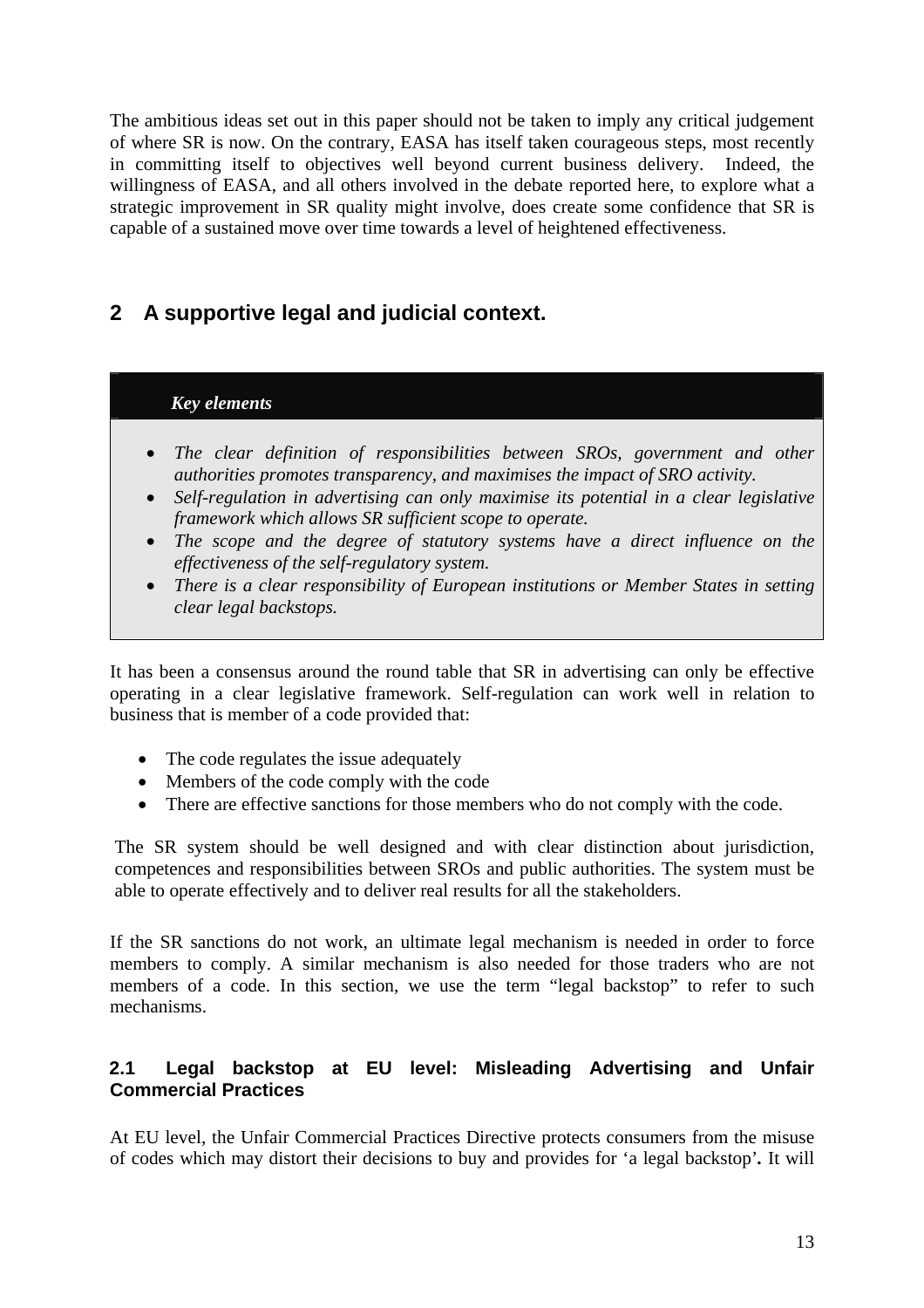be applicable in all Member States by 12 December 2007. Meanwhile, there is a second legal backstop in the Misleading Advertising Directive<sup>[2](#page-13-0)</sup>,

the new Unfair Commercial Practices Directive  $(UCP)^3$  $(UCP)^3$ . For rogue traders, the Consumer Protection Co-operation Regulation<sup>[4](#page-13-2)</sup> has been adopted. It allows cooperation between national enforcement authorities, which is relevant where self-regulatory monitoring mechanisms do not have the legal foundation required to stop rogue traders.

Codes can still have a useful role to play in enabling firms to comply with UCP. UCP includes definitions and specific provisions regarding Codes of Conduct:

A code of conduct is "an agreement or set of rules not imposed by law, regulation or administrative provision of a Member State which defines the behaviour of traders who undertake to be bound by the code in relation to one or more particular commercial practices or business sectors" (UCP Article 2(f)).

It is considered to be a misleading commercial practice if a trader, who has committed himself to a code of conduct does not comply with it, provided that:

1) the commitment is firm and capable of being verified and that

2) the trader indicates in his behaviour (in his commercial practice) that he is bound by the code. (UCP Article 6 (2)).

Several commercial practices regarding the misuse of codes have been blacklisted in UCP. Hence, the following practices will be banned as unfair in all circumstances (UCP Annex I, points 1-4):

- "Claiming to be a signatory to a code of conduct when the trader is not."
- "Displaying a trust mark, quality mark or equivalent without having obtained the necessary authorisation."
- "Claiming that a code of conduct has an endorsement form a public or other body which it does not have."
- "Claiming that a trader (including his commercial practices) or a product has been approved, endorsed or authorised by a public or private body when he/it has not or making such a claim without complying with the terms of the approval, endorsement or authorisation."

#### *Control by codes of conduct and enforcement*

UCP clarifies the role that code owners can play on enforcement. According to Article 10 UCP does not exclude the control, which Member States may encourage, of unfair commercial practices by code owners and recourse to such bodies. The control exercised by

<span id="page-13-0"></span> $\frac{1}{2}$  Council Directive 84/450/EEC of 10 September 1984 relating to the approximation of the laws, regulations and administrative provisions of the Member States concerning misleading advertising.

<span id="page-13-1"></span>Directive 2005/29/EC of the European Parliament and of the Council of 11 May 2005 concerning unfair business-to-consumer commercial practices in the internal market and amending Council Directive 84/450/EEC, Directives 97/7/EC and 2002/65 of the European Parliament and of the Council and Regulation (EC) No 2006/2004 of the European Parliament and of the Council (Unfair Commercial Practices Directive).<br><sup>4</sup> Besulation (EC) No 2006/2004 of the European Parliament and of the Council of 27 October 2004 on

<span id="page-13-2"></span>Regulation (EC) No 2006/2004 of the European Parliament and of the Council of 27 October 2004 on cooperation between national authorities responsible for the enforcement of consumer protection laws ('the Regulation on consumer protection cooperation'), OJ L 364, 9.12.2004, p. 1.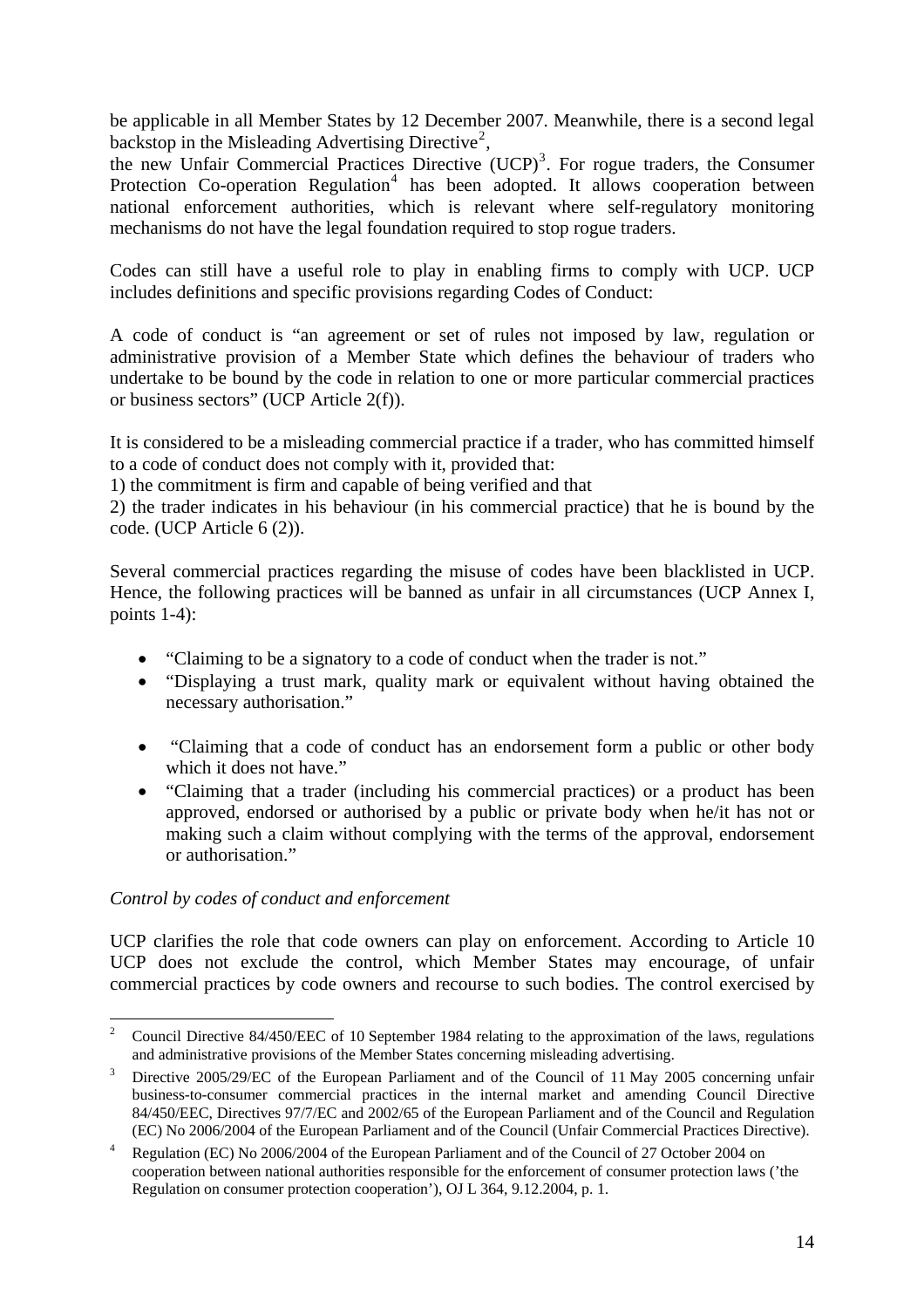code owners to eliminate unfair commercial practices may avoid the need for recourse to administrative or judicial action and should therefore be encouraged. However, the proceedings before self-regulatory bodies are in addition to the court or administrative proceedings. Member States cannot replace the means of judicial or administrative recourse with control by code owners. It is the duty of the Member States to ensure adequate and effective enforcement. Thus, the division of responsibilities between Member States (authorities and courts) and the SROs has been clearly defined.

## **2.2 Models of Self-regulation across the EU**

For historical reasons, SR has been shaped in different models and diverse ways due to the national legal traditions and cultures and to the need of reflect them in national legislation or codes. Advertising SR has taken different forms across the EU and the approaches differ widely.

There are wide national differences across the EU as regards the use of self- and co-regulation and statutory regulation. A number of countries use and promote self- -regulation; others allow a limited role for SROs and in others the co-regulatory structure dominates the system.

 Two main factors have been identified by these discussions to determine the current shape of self-regulation in advertising:

- The **scope of national legislation** has a direct impact on the self-regulatory system. The national legal context determines the characteristics of how the SROs operates in every Member state. In some countries such as in Denmark, Finland and Sweden public enforcement by Ombudsman prevails. In Germany and Austria, the statutory regulation is so comprehensive that the opportunities for self-regulation are very limited. Whereas, France, Ireland, Spain, Belgium, the Netherlands and the UK, are countries where selfregulation plays a more significant role.
- **The tradition of using legal instruments** differs from one country to another. Some countries are more familiar with using soft law instruments and then consequently are more open to use self-regulation as a complement to classic regulation. The need to reflect cultural norms is particularly specific for the regulation of advertisement content. Historically these different realities have been implemented at national level and therefore the self-regulatory systems have also been developed nationally, rather than at EU level.

EASA have identified three main models of advertising self-regulation operating in Europe. These systems are categorised by their differing relationships with the law.

#### **2.2.1 Self-regulation, within a strong legislative framework**

Within this model, there are two identified sub-types:

The first of these, exemplified by Ireland, the Netherlands, Spain and the UK, is where legislation allows extensive scope for self-regulation. SROs in these countries have a high profile and wide responsibilities. In Ireland and the UK there have been initiatives to tighten up the regulatory mechanism on alcohol and food advertising to children to reinforce the levels of protection on these issues.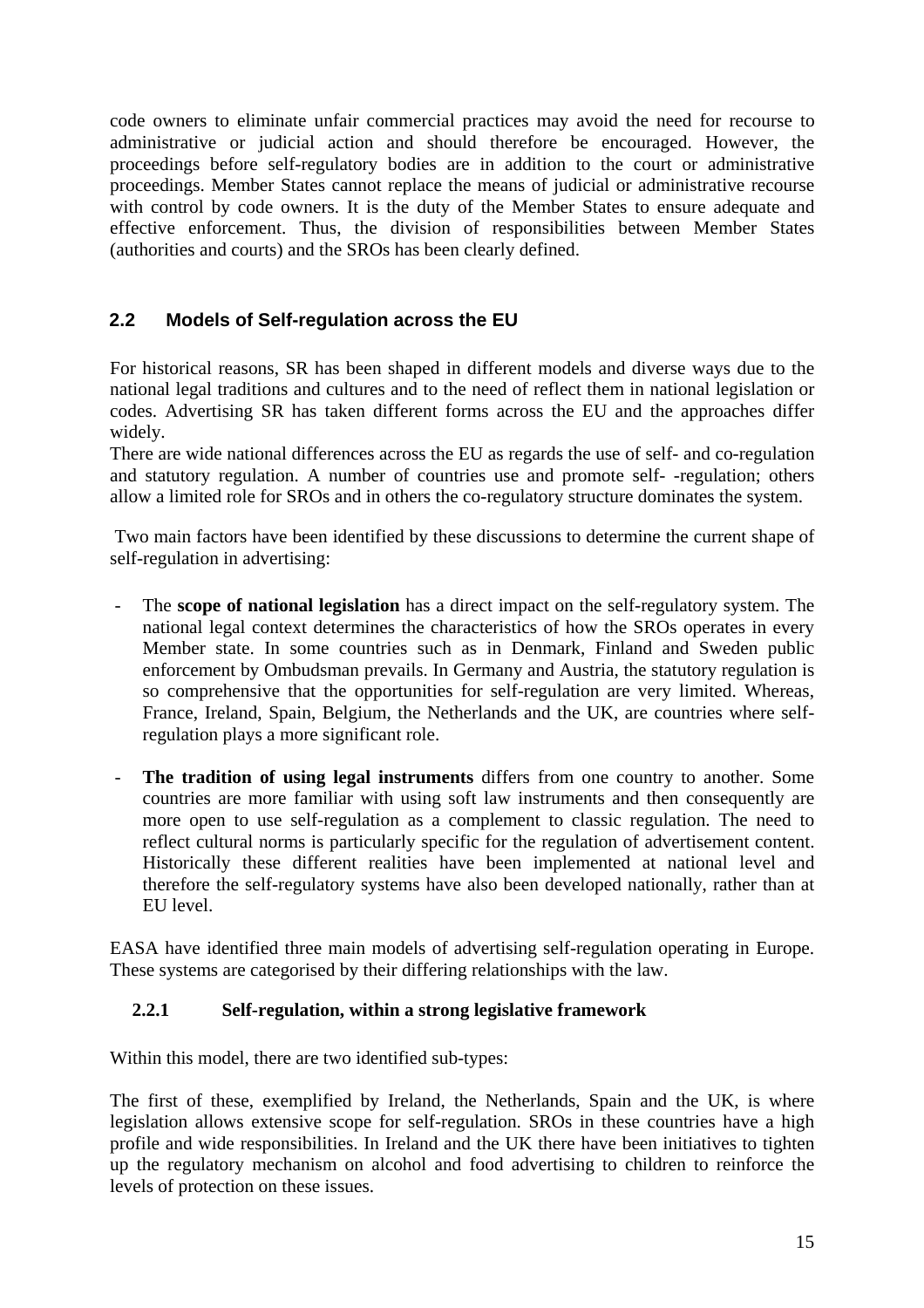The second sub-type of this model is a situation where advertising is subject to extensive legislative regulation, but where self-regulation has nevertheless established an effective system by fulfilling a complementary role to legislation. The French SR system, one of the oldest in Europe, is a good example in this sub-type.

In the case of **Netherlands** the system is characterized by clear and comprehensive links between the law and the advertising self-regulatory system, resulting in clearly defined responsibilities and the development of a comprehensive set of self-regulatory rules. Under the Dutch SR system, although membership of the Advertising Code Foundation is voluntary, the law requires both public and private broadcasters to be affiliated to the Dutch Advertising Code if they intend to carry advertising. Dutch law subjects the broadcast media to the selfregulatory advertising code. If the SRO upholds a complaint, broadcasters are legally required to withdraw the advertisement.

By contrast, in **Spain** the significant overlap of jurisdiction between national legislation, regional legislation, national and regional statutory authorities, the powers of the judiciary and the role of the SRO, has resulted in a lack of clarity and even occasional conflicts between the self-regulatory system and the judiciary. Autocontrol has experienced difficulties, particularly with the competition and anti-trust authorities, and has also had its adjudications relating to advertisers not in membership of Autocontrol struck down by Spanish courts.

## **2.2.2 Self-regulation restricted by law**

The second model of self-regulation in Europe is one where, due to the presence and detail of national legislation, limited scope is available for self-regulation to operate. Again, within this category there are two distinct models. The first is found in countries such as **Germany and Austria**, where advertising falls under the auspices of unfair competition law, characterised by very strict and detailed legislative controls on advertisement content. The second sub-type in this category is found in the Nordic countries (**Denmark, Finland, and Sweden**) where responsibility for consumer protection and the regulation of marketing is vested in the Market Court, the Consumer Ombudsman and other statutory bodies

The **German** situation is one where a tight and detailed legal framework has significantly limited the scope for self-regulation in advertising. The **Austrian** system is similar in this respect. Germany has an extensive legal framework relating to advertising and detailed provisions are in place for its regulation and supervision. The peculiar feature here is that statutory authorities are responsible for applying self-regulatory rules. The State Media Authorities are responsible for the regulation of broadcast advertising. Although they are independent from the state governments, the State Media Authorities may be regarded as statutory regulators, because they are constituted by law and legally bound to supervise broadcasting and media services.

In Germany the SRO,  $DW^5$  $DW^5$  is limited to issues of taste and decency while WBZ  $<sup>6</sup>$  $<sup>6</sup>$  $<sup>6</sup>$  is</sup> responsible for the enforcement, through the courts, of unfair competition law. This highly unusual model of co-regulation makes an industry-funded body, rather than a statutory regulator, responsible for the enforcement of legislation.

<sup>1</sup> <sup>5</sup> *Deutscher Werberat*

<span id="page-15-1"></span><span id="page-15-0"></span><sup>6</sup> *Zentrale zur Bekämpfung unlauteren Wettbewerbs* (Centre for Combating Unfair Competition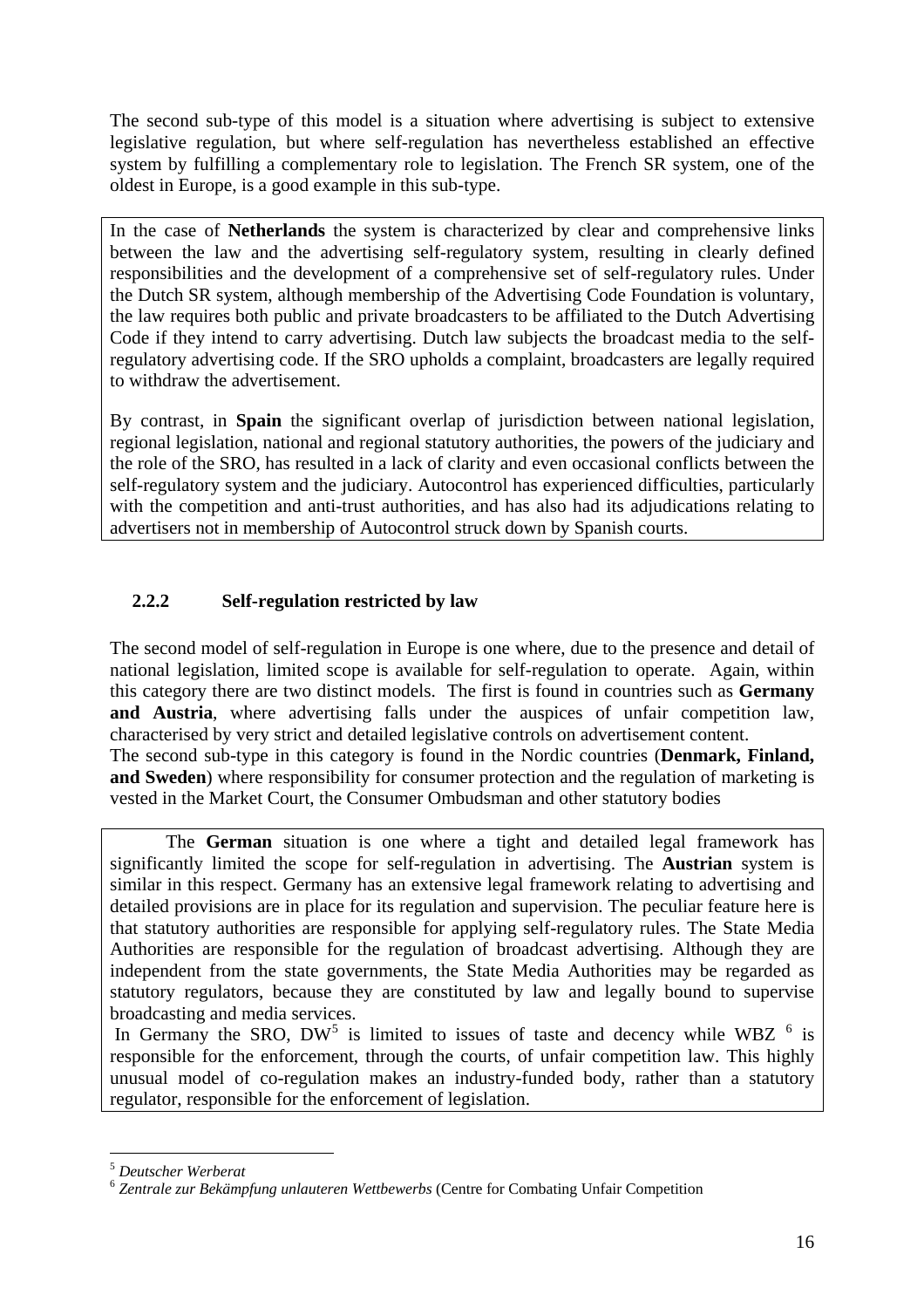## **2.2.3 Emerging self-regulatory systems**

The final model of self-regulation in Europe is the one found in the 'new' member states of Central and Eastern Europe. These states – Poland, Czech Republic, Hungary, the Slovak Republic, and Slovenia - have no established tradition of advertising self-regulation. The SROs in these countries are still in the process of defining their relationship with statutory regulation, as well as with consumers, and require ongoing guidance and support

## **3 Defining an effective SR model:**

The EASA Charter covers ten SR principles. EASA Best Practice (April 2004) describes the application of these principles in greater detail. In discussing EASA practice, the Round Table has identified key determinants of effectiveness. These are summarised in the four points below. They are all consistent with EASA guidelines, but reflect the very best practice in implementing those guidelines. These are not goals that could be achieved everywhere immediately. In addition, the last point describes what structure might be developed at EU level to maintain and organise the discussion so far, if that were deemed desirable.

| The basics components for a Best Practice SR model on advertising |
|-------------------------------------------------------------------|
| Effectiveness :                                                   |
| <i>Provision of copy advice</i>                                   |
| Complaint handling                                                |
| <i>Sanctions</i>                                                  |
| Consumer awareness                                                |
| Independence:                                                     |
| Involvement of interested parties in Code drafting                |
| Involvement of independent persons in the complaints adjudication |
| process                                                           |
| Coverage                                                          |
| Funding                                                           |

## **3.1 Effectiveness**

## **3.1.1 Provision of copy advice:**

## *Key elements*

- *- The SROs should offer the provision of copy advice particularly for media where advertising copy may have so short a shelf-life to negative adjudications.*
- *- Copy advice should ideally be provided free of charge*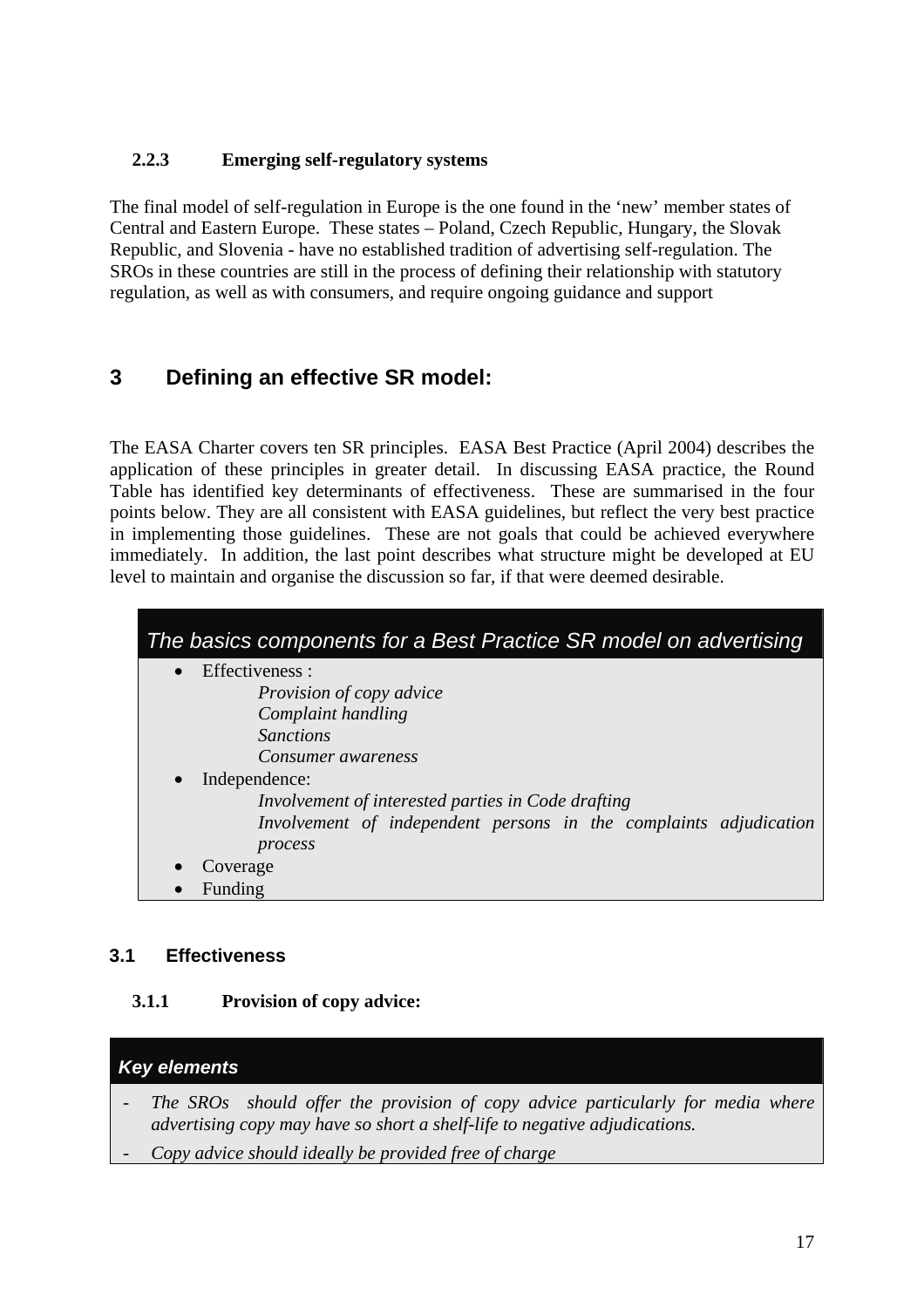During the round table two concepts have been clarified: *copy advice* and *pre-clearance*: Although both take place before publication, they are not the same procedure.

In the case of copy advice, there is normally no element of obligation, either when seeking the advice in the first place or in following it once it has been obtained.

Copy advice is defined as confidential, non-binding pre-publication advice about a specific advertising proposal, provided by an SRO to an advertiser, agency or media. The forms which copy advice takes may vary, but it has two essential characteristics:

- it is non-binding;
- it concerns a specific advertising proposal (i.e. an advertisement or a campaign).

Copy advice is not to be confused with other kinds of advice which an SRO may provide, e.g. general advice about the meaning or interpretation of code rules, or an opinion (whether compulsory or provided on request) which is binding on the advertiser, agency or media organisation and consequently falls under the general heading of 'pre-clearance'.

 Pre-clearance, on the other hand, is the compulsory examination of an advertisement, before it is broadcast or published, to ensure that it complies with legal, statutory or self-regulatory rules.

Pre-clearance is normally found in circumstances where advertising is subject to statutory or co-regulation. It is the exception rather than the rule in European countries: pre-clearance is currently required in the UK for broadcast advertising and tobacco advertising, in France and Ireland for television advertising and in Italy for the advertising of non-prescription medicines.

Pre-clearance often involves an element of copy advice, in terms of the changes necessary to allow a non-compliant advertisement to be broadcast or published. However, its final purpose is not the same as copy advice, because pre-clearance constitutes prior restraint whereas copy advice does not.

Like copy advice, pre-clearance greatly reduces the risk of complaint, but if a complaint is received, the preliminary decision to grant clearance will be reviewed by the adjudication committee and if necessary, overruled.

#### *Current situation across the EU 25 for copy advice*

There is an EASA commitment to achieve copy advice in EU 25.

Copy advice in place:

Austria, Belgium, Czech Republic, Finland, France (under certain conditions), Germany (WBZ – misleadingness, unfair competition…), Greece, Hungary, Ireland, Italy, Portugal, Slovak Republic, Slovenia, Spain, , UK.

Copy advice in development:

Lithuania (SRO in development),

Copy advice not in place:

, Cyprus (SRO in development), Estonia (SRO in development), Germany (DW – taste and decency), Latvia (SRO in development), Luxembourg, Netherlands, Sweden,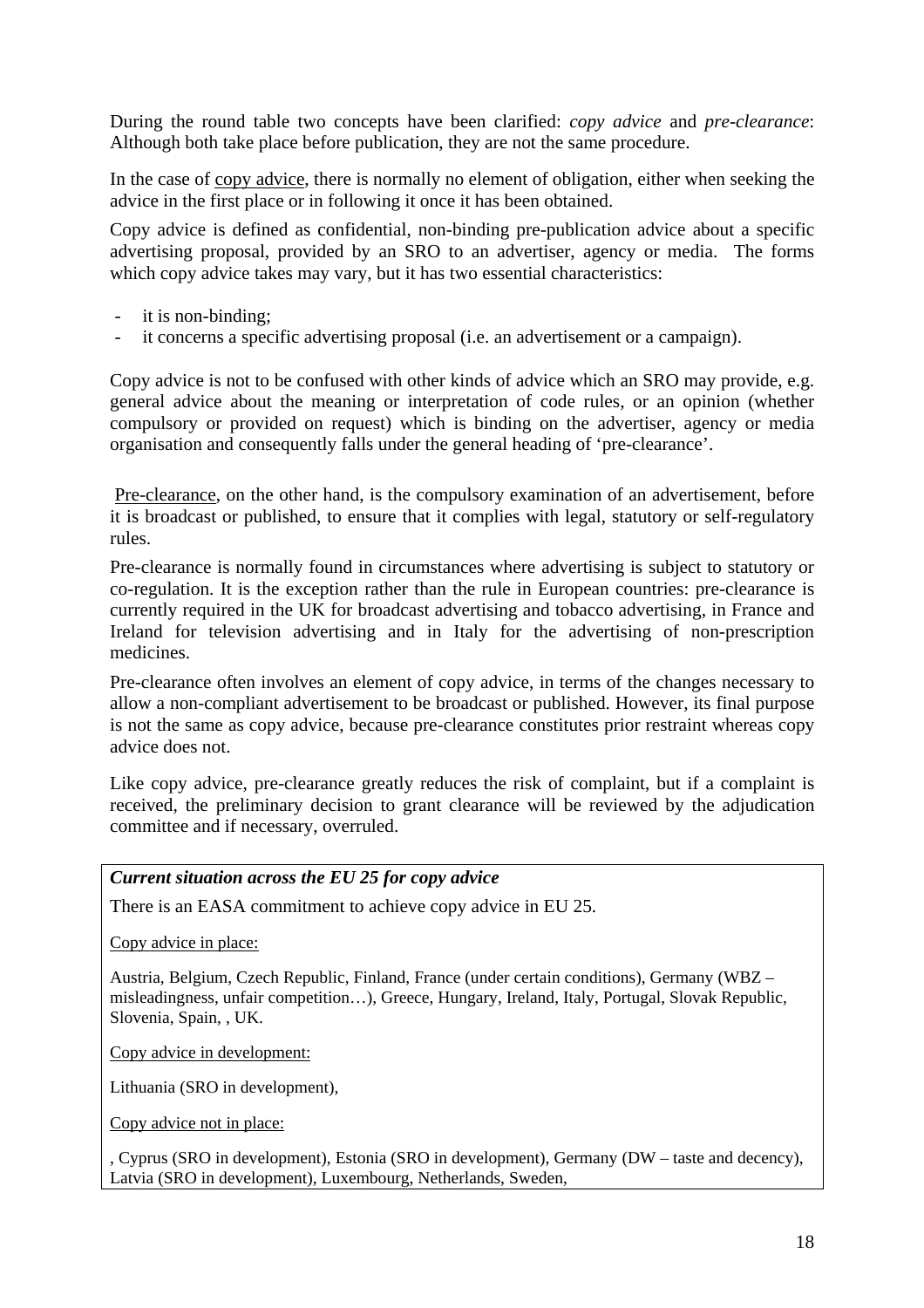The French system places great emphasis on the preventive aspect of advertising regulation. Apart from the UK, (and Ireland for alcohol issues), it is the only one which systematically pre-clears television advertisements: agencies and/or advertisers must submit the advertisement to the SRO before transmission. Unlike the UK, where it remains a statutory requirement, in France pre-clearance is compulsory for television advertising by decision of the industry itself.

The principle purpose of copy advice is to prevent problems before they happen; this benefits not only the advertiser, agency and media immediately concerned, but also the wider advertising industry, by avoiding complaints and being seen to promote social responsibility.

It was a general view in the round table that SROs **should offer the provision of copy advice particularly for media where advertising copy may** have so short a shelf-life that there is no time to correct it in response to negative adjudications. Copy advice should ideally be provided free of charge. We recognise that there is a dilemma here: free provision should increase demand for the service but the fees are in some countries an essential source of funds to offer the service.

## **3.1.2 Complaint handling**

## *Key elements*

- *- All SROs, from establishment onwards, should establish and publish both performance objectives year by year and records of their performance against those benchmarks.*
- *- Each SRO should have an explicit objective, to the effect that it should be easy to find through which channel to complain.*
- *There should be a benchmark for the ease with which any form for the submission of complaints is completed. This objective should be endorsed by its governing board and verified year by year in its customer satisfaction surveys*
- *- There should be a standard for the speed with which complaints are handled.*
- *- There should be a systematic duty to publish decisions which is a tool for increasing transparency of the system and increased public confidence*
- *- SROs could recommend to the Advertising industry for its agreement and action, minimum standards for training of new recruited young advertising staff and for the design of internal compliance processes*

All SROs, from establishment onwards, should establish and publish both performance objectives year by year and records of their performance against those benchmarks.

This should be part of a programme of monitoring process to evaluate levels of compliance. Making public the key performance indicators will reassure public opinion that the system is working effectively. Independent evaluations carried from time to time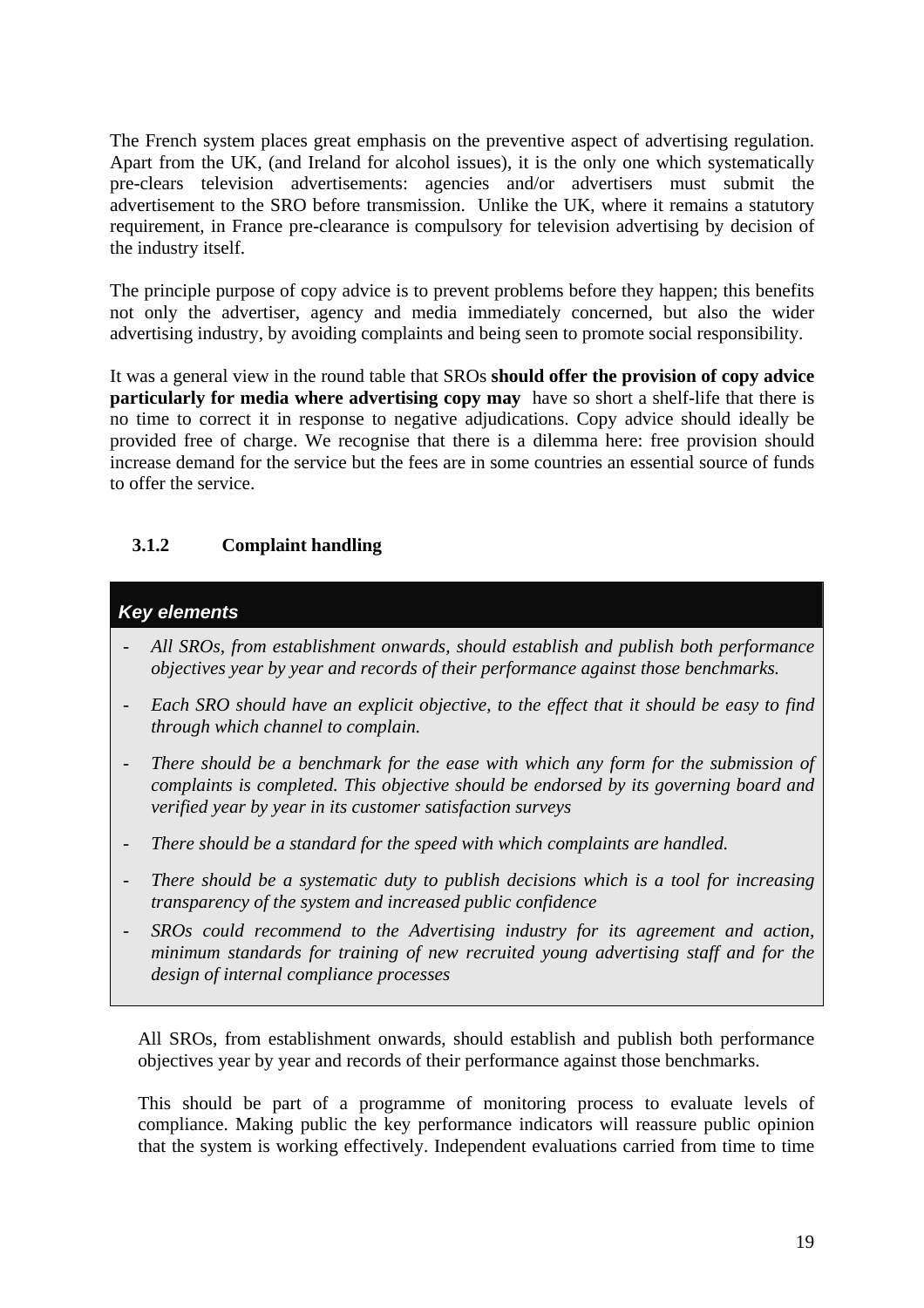out by external institutions to measure SROs against objectives can also reinforce the public opinion perception.

The Advertising Standards Authority (ASA), has established key performance indicators, including the average speed in resolving complaints. For 2005 the target for resolving complaints about non-broadcast advertisements was established at 25 days (in 2004 in the UK the average was 27 days). The result was an average of 23 days. ASA handled around 26.000 complaints about 12,000 adverts in 2005 which represents 16% more than in the previous year. From July 2006, ASA will publish on their website, statistics on the number of complaints and the average time taken to deal with different classes of complaints.

Other SROs like *Autocontrol* (Spain) have not yet established monitoring systems. Still others, such as SRC (Netherlands) have just started monitoring. This is a dynamic area. The dialogue between consumers and industry should be improved to implement monitoring programmes in order to promote transparency and accountability of the process.

#### - **Explicit objectives and complaints channels**

Each SRO should set itself the explicit objective, that it should be easy to find through which channel to complain (hotline, letter, internet, referral by consumer or other citizen organisations). This objective should be endorsed by its governing board. The SRO should check, year by year in customer satisfaction surveys how far users do in fact find the system easy to use.

It should be possible to have clear indications for consumers on how and where to complain in a very simple way. It should be as simple as a free telephone number and a service on-line. At present every SRO offers the possibility for consumers to file a complaint either by telephone or e-mail. The vast majority of SROs have also developed online complaint forms, and some such as the ASA in the UK allow complaints to be received by SMS.

In most of the EU10, SROs that are operational have a website available for consumer information. One of the first explicit objectives of these should be to inform public opinion on how to complain. There should be cooperation here with European Consumer Centres in such countries to develop awareness of the SROs new service.

"The *SROs should ensure that their complaints submission procedures are straightforward and accessible. There should be clear guidelines on how consumers and competitors can submit complaints. Delivery methods should be identified, such as post, fax, email, online complaints form, or SMS. In order to be as accessible as possible, SROs should take account of current technological developments when deciding on the methods allowed for submitting complaints. It is therefore recommended, given the current extensive use of the Internet, that SROs should have an on-line complaint form"[7](#page-19-0)*

1

<span id="page-19-0"></span><sup>&</sup>lt;sup>7</sup> EASA Recommendations of Best Practice on Complaints handling.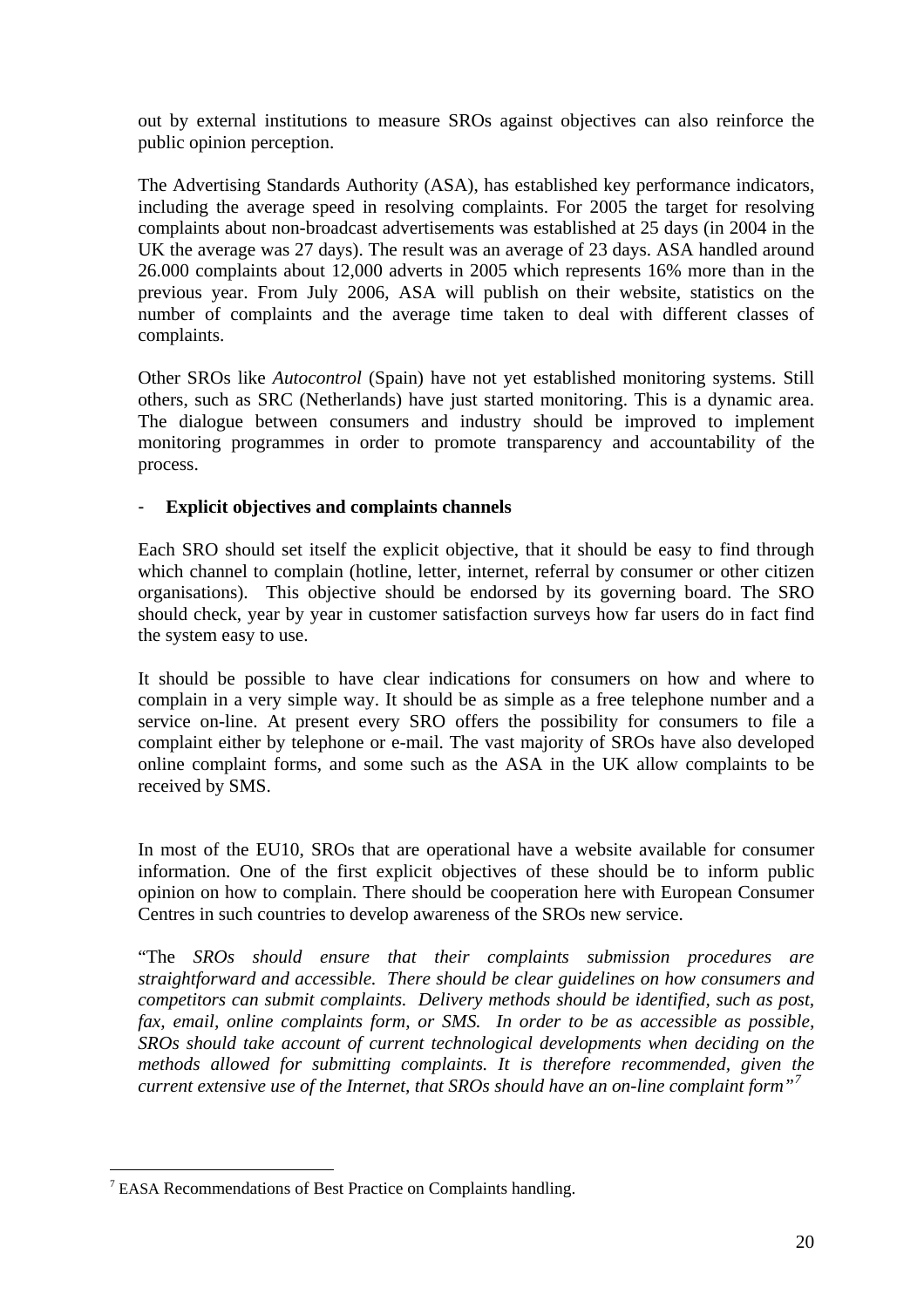#### - **Benchmarks for the ease of complaints submission**

There should be a benchmark for the ease with which any form for the submission of complaints is completed.

Public perception and acceptance will depend to a very large extent on how efficiently an SRO is seen to deal with complaints. Therefore the complaints need to be handled promptly.

*"There should be clear guidelines on how consumers and competitors can submit complaints. Delivery methods should be identified, such as post, fax, email, online complaints form, or SMS. In order to be as accessible as possible, SROs should take account of current technological developments when deciding on the methods allowed for submitting complaints"[8](#page-20-0)* .

#### **Benchmarks for the speed of complaints handling.**

There should be a standard for the speed with which complaints are handled. One of self-regulation's principal advantages over the judicial process is, precisely, its speed.

In some SROs like *Autocontrol* (Spain) they already have set up standards to handling complaints with very strict deadlines: The complaint is forwarded to the advertiser which has five working days for making comments. After this time limit the case is referred to the Jury. The decision of the Jury is published on line.

*"While situations can differ from SRO to SRO (size of SRO, size of advertising market, etc), SROs should set clearly defined time limits for all stages of the complaints handling process:* 

*It is recommended, however, that as a benchmark, complaints should be investigated and adjudicated upon within 2 months of receipt of the complaint. In the case of cross-border complaints, the benchmark should be 3 months [9](#page-20-1) ".*

#### - **Publication of decisions**

<u>.</u>

The aim of publication is to be transparent in order to strengthen the credibility of the system. Media coverage also raises awareness of the self-regulatory system.

The publication of decisions is a tool for increasing transparency of the system and for the high level of public confidence. In this regard they are important decisions like jury appointments, complaints and name of advertisers as well as standards and codes of SROs. Specifically, the results of adjudications should be available to all stakeholders: the advertising industry, media, citizens and the authorities.

EASA has recently established a recommendation of Best Practice on Publication of Decisions.

<span id="page-20-0"></span><sup>&</sup>lt;sup>8</sup> EASA Recommendations of Best Practice on Complaints handling.

<span id="page-20-1"></span><sup>&</sup>lt;sup>9</sup> EASA Recommendations of Best Practice on Complaints handling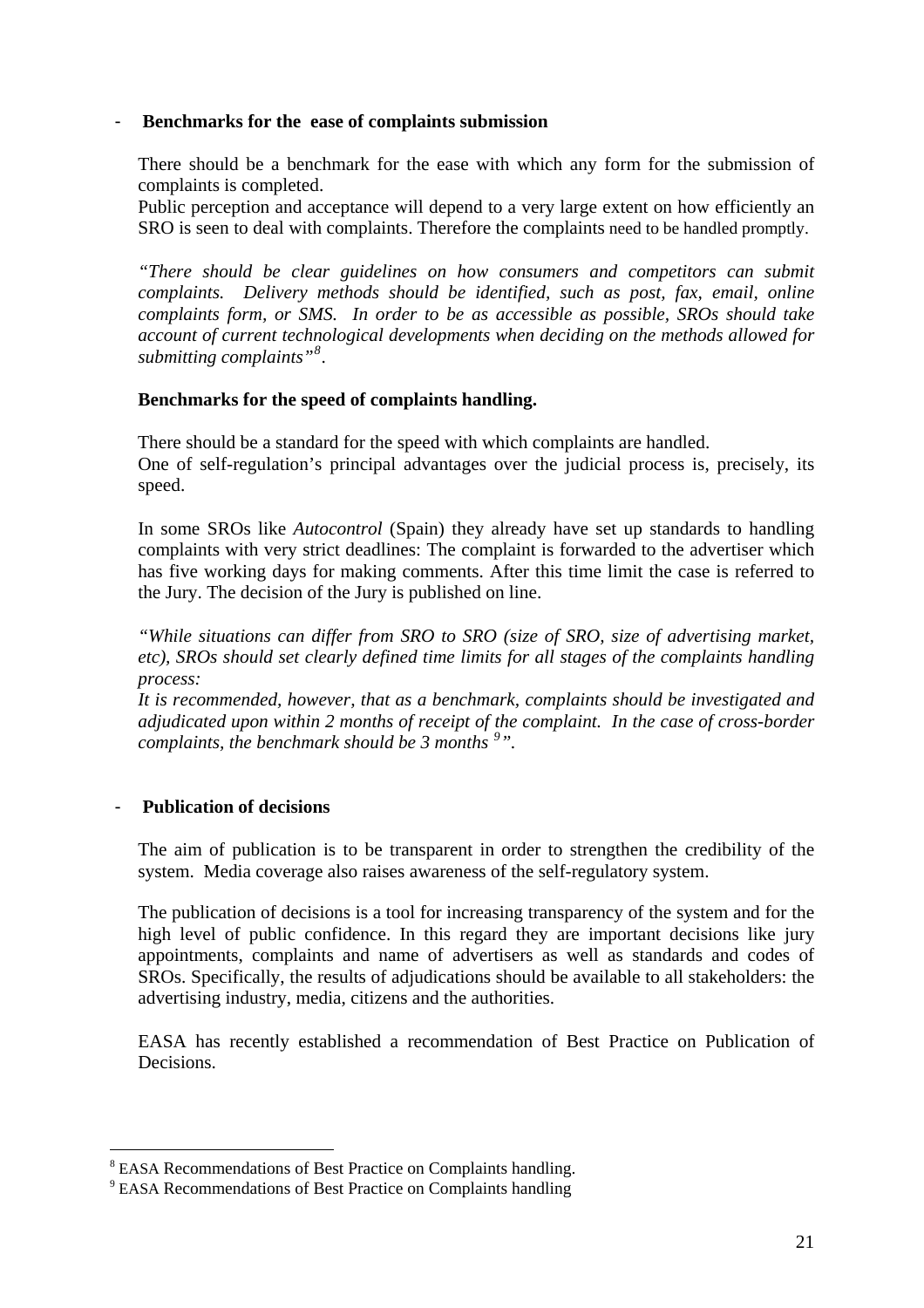SROs could recommend to the Advertising industry for its agreement and action, minimum standards for training of new recruited young advertising staff and for the design of internal compliance processes

#### **3.1.3 Sanctions:**

### *Key elements*

- Sanctions for non-compliance with codes, for repeat offences and for consistently *ignoring codes or adjudications, should be clear and effective.*
- *- The minimum sanction should be timely withdrawal of advertising copy.*
- *Withdrawal should apply ,in the absence of explicit local SR decisions to the contrary, not only in the jurisdiction of the adjudication but throughout the business concerned; differences in codes and cultural expectations may today mean that different decisions are reached in different markets.*
- *- The collaboration of the media as a whole on backing the decisions of the SRO is an important element to enforcing the sanctions. The adoption, more generally of "compliance clauses" in advertising contracts should help to make sanctions more effective.*

Effective self-regulation needs to act appropriately to prevent repeat offences following an adjudication, either by the same advertiser or by competitors. An advertiser whose campaign has been found to breach the code should be required to give an assurance that the ad will be amended or withdrawn. SROs must be proactive in applying key adjudications to all players in the relevant market, alerting advertisers, agencies and media to the implications of decisions. SROs should operate a range of procedures and sanctions to secure compliance, suited to the gravity, scale and complexity of the situation. These might start with an Ad Alert warning to media not to carry further advertising without referring to the SRO.

 Advertisers who will not comply should be called in for a compliance meeting and, if necessary, referred to statutory enforcement bodies. In some circumstances, it may be appropriate to require an advertiser to seek and follow Copy Advice before advertising again. This sanction might be imposed for a set period of time – six months or a year, for example.

In general sanctions for non-compliance with codes, for repeat offences and for consistently ignoring codes or adjudications, should be clear and effective. SROs should measure their deterrent effect over time.

 The minimum sanction should be timely withdrawal of advertising copy, not only in the jurisdiction of the adjudication but throughout the business concerned**.** Financial penalties are not ruled out, although available evidence suggests that the business costs to companies of a withdrawal are real (reputation, share price). These market penalties can be a more effective source of good behaviour than the imposition of specific financial penalties.

In some cases the sanction may also require the mandatory copy advice or pre-clearance for along period of time. This plus the "name and shame" effect from publishing with full details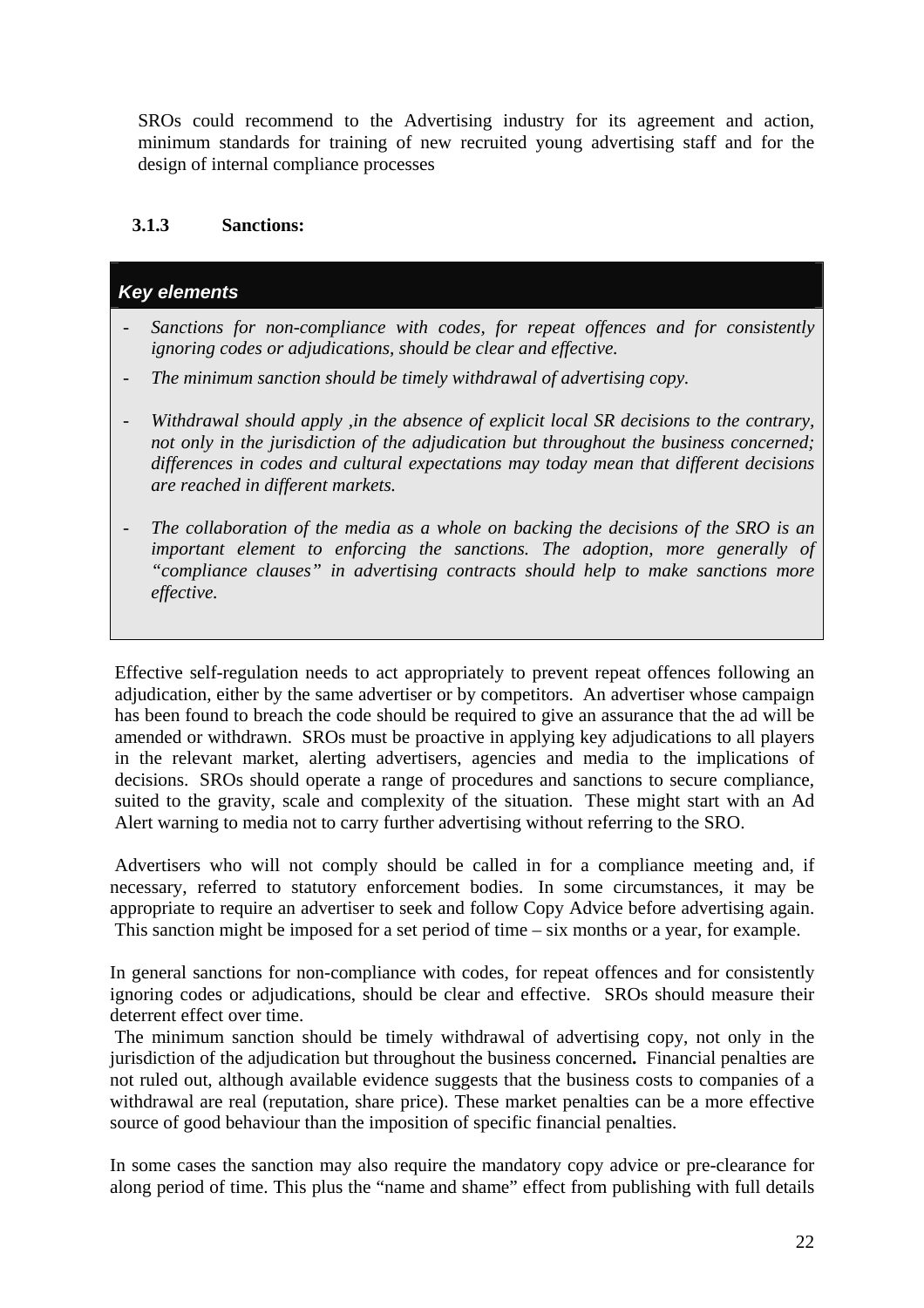of the decisions of the sanction can greatly damage the reputation of a company and has proved to be a powerful instrument.

One illustrative example is the "*Tetley Tea campaign"* which claimed that the product's antioxidants could help keep people healthy. ASA's Council ruled that the specific claim was in breach and should be withdrawn. The withdrawal reportedly cost 15million £ and Tetley's contract with its advertising agency terminated soon thereafter.

An example of a Cross-border complaint involving a rogue trader involves *Construct Data Verlag.* The complaints were received by EASA, from mostly European companies but also Israeli and American ones, and concerned a direct mailing from Austria featuring a business guide. The mailing invited the recipient to confirm the information the guide already had gathered about the recipient. However, by signing the form, the recipient automatically requested an advertisement in the guide, without being sufficiently informed of this.

The recipients found the advertisement to be misleading. EASA transferred the complaint to the Austrian SRO, OWR, under the cross-border procedure. OWR noted that the advertiser has persistently disregarded decision against its advertising by the OWR, and therefore transferred the case to the appropriate authorities. Construct Data Verlag has been taken to court by the Austrian Association for Protection against Unfair Competition in January 2006.

In the case of a repeat offence or a serious violation of the Code, in most countries ( including the Netherlands, France and the UK) the media member of the SRO is instructed to cease publication of the advertisement in question. In addition, in the UK for example, preferential postal rates accorded to bulk mail contracts will be withdrawn from repeat direct mail offenders. The UK poster advertising sector has also put a system of two years mandatory preclearance in place for advertisers who repeatedly breach the Code, a sanction that is handled by the UK SRO (The Advertising Standards Authority).

"When non-state organisations are also responsible for the enforcement of the codes, the existence of effective sanctions is crucial. However, in addition to the effectiveness of enforcement the pace of decision making is an important factor as well. UK-advertising regulation seems to be a positive example for this"<sup>[10](#page-22-0)</sup>.

The UK is also a country which makes use of a compliance clause, which is a clause that can be included in advertising contracts committing both parties to acceptance of the selfregulatory code and to observance of the rulings of the SRO.

1

<span id="page-22-0"></span><sup>&</sup>lt;sup>10</sup> Hans-Bredow Study on Co-Regulation Measures in the Media Sector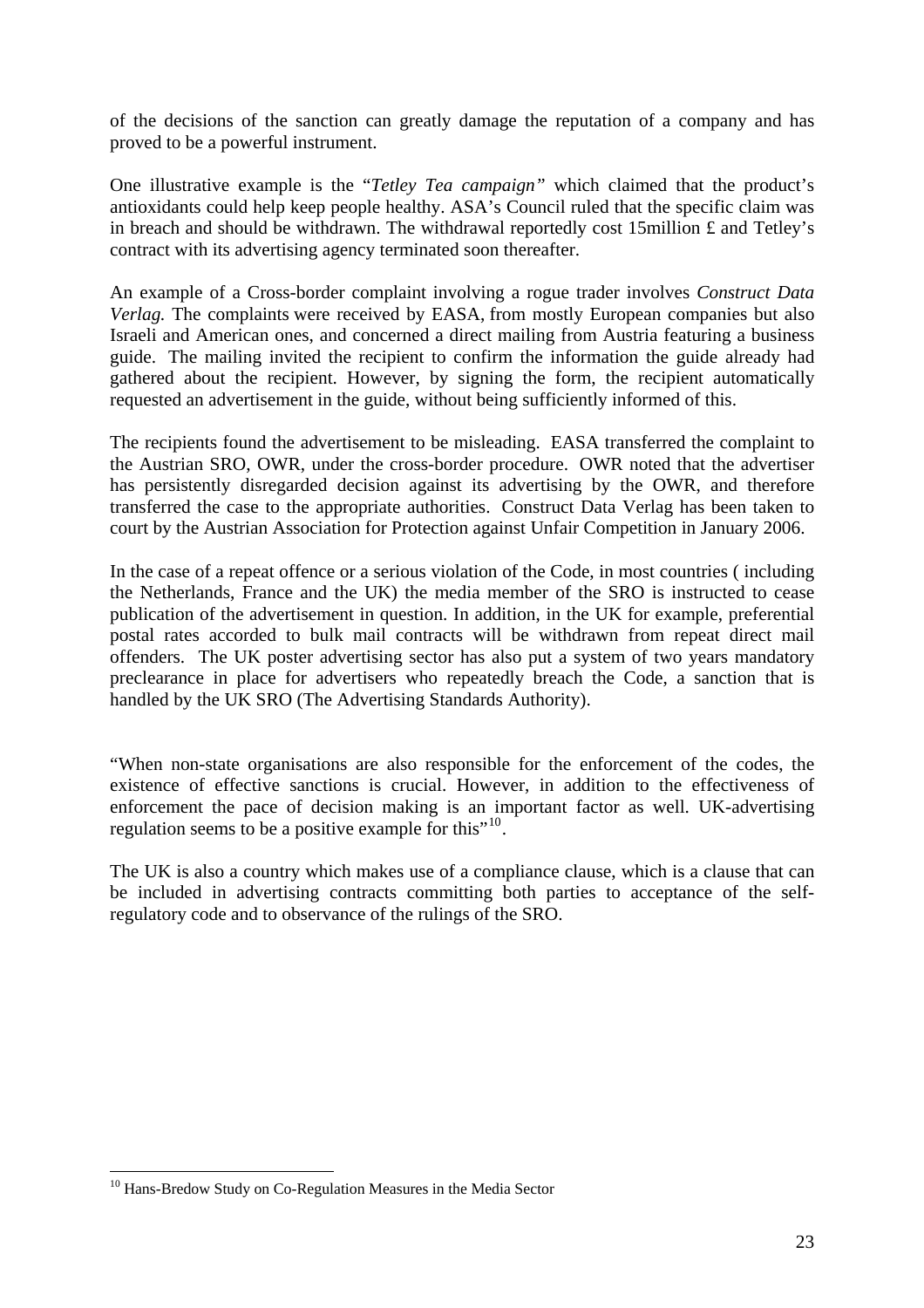#### *Example of the UK compliance clause*

1.1 Both parties shall comply with the British Codes of Advertising and Sales Promotion, the Independent Television Commission ("ITC") Code of Advertising Standards and Practice, the ITC Sponsorship Code, the Radio Authority Code and other relevant codes of advertising laid down whether on a statutory or a self-regulatory basis. Both parties shall abide by the rulings of the Advertising Standards Authority, the Committee of Advertising Practice, ITC and the Radio Authority.

1.2 In order to satisfy the requirements of any applicable self-regulatory codes or statutory requirements, the Client and the Agency will co-operate with each other in ensuring that suitable objective factual product and other information is available as required.

1.3 The Client shall inform the Agency without delay if the Client considers that any Advertising submitted to the Client by the Agency for approval is false or misleading or in any way contrary to law or to any applicable code. '

EASA's network of SROs exchange intelligence about advertising campaigns. Since 1991 close to 2000 complaints have been handled by EASA members through the EASA's Cross-Border complaints system. In 2005, over 110 complaints were closed by EASA, primarily relating to misleading advertisements by direct mail. In case of a serious problem, a Euro Ad Alert may also be appropriate. Some adjudications will simply be different however, due to the differences in local sensitivities are different. For example, the ASA UK upheld complaints involving Sophie Dahl posters for YSL's Opium fragrance, whereas France's BVP did not. On the other hand, the BVP upheld complaints involving Sloggi underwear 'string' posters, whereas the ASA did not.

## **3.1.4 Consumer awareness:**

Complainants should be involved systematically in follow-up satisfaction surveys. Citizens as a whole should be surveyed on a regular basis as to their awareness of SROs, their satisfaction with performance and issues of concern to them. Such processes should be conducted in accord with survey best practice and may be out-sourced in order to increase trust in the results

The Advertising Standards Authority for Ireland (ASAI) has conducted a survey to measure public awareness of the ASAI over time. The last results indicate that in 2005 nearly half of adults (46%) when prompted are familiar with the organisation. Three quarters of them claimed ASAI is performing in a good or excellent manner.

It is important that self-regulatory processes demonstrate a high-level of transparency in order to establish and maintain a high level of public confidence that will increase also consumer awareness.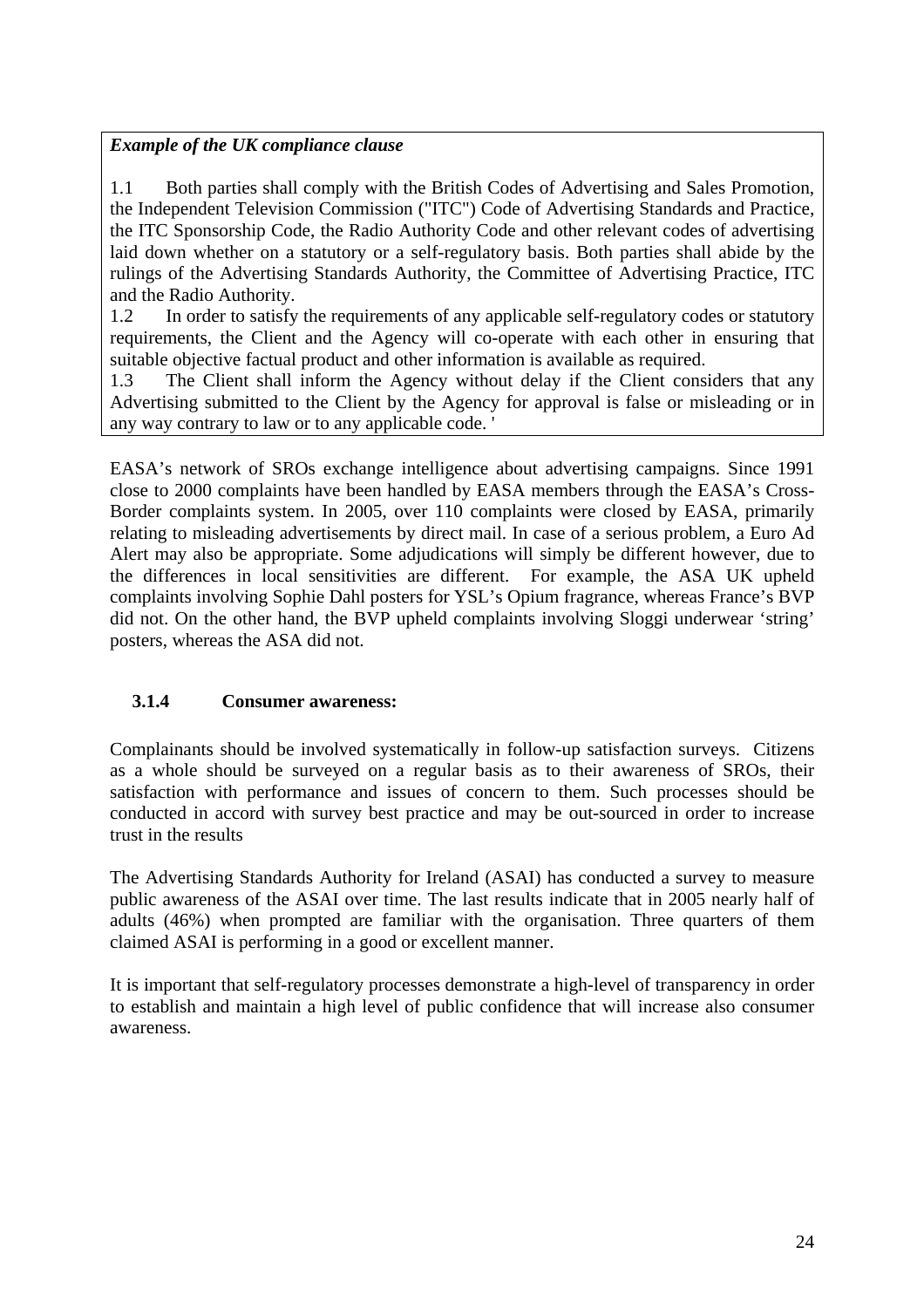## **3.2 Independence.**

#### *Key elements*

- *- Openness, independence and transparency are seen as critical points for the public acceptability of the self-regulation on advertising.*
- *The effective contribution of the stakeholders (consumers, parent associations, academics etc) to the elaboration of codes deserves reinforced attention by EASA.*
- *- Over time, monitoring should include indicators designed to verify that the stakeholders' involvement meets the expectations of the society within which the SRO operate.*
- *- Adjudication bodies should be composed of a substantial proportion of independent persons. Those persons could be selected on the basis of calls for expressions of interest, and appointed by the Board.*
- *It could also include possible cooperation with statutory authorities for the appointment of the independent persons of the adjudication bodies. All Adjudication body Members should be subject to rules on the avoidance of conflict of interests and on the declaration of interests.*
- *- A Jury is fundamental in guaranteeing the independence of the process. Composition, nomination process, independence and integrity of its members are the key determinants for the credibility of the system.*
- *- The business and SR community should remain open to the benefits, as well as the costs of the development of some more clearly 'independent' presence at all levels.*

#### **3.2.1 Involvement of Stakeholders in Code drafting**

Each SRO should have an explicit view as to who are its stakeholders. At a start-up phase, this can be achieved by offering a role to an EU-wide standard set of potential stakeholders: for example, relevant government ministries and agencies, academia, relevant business sectors, ethical authorities, consumer, family, youth and other relevant citizen organisations. Such a list could be expanded to meet local needs. Over time, customer surveys should include questions designed to verify that the current definition of the stakeholders meets the expectations of the society within which the SRO operates.

The Common principle of EASA established that "SROs *should ensure that in the development of codes the relevant views of all stakeholders are taken into account".*  The effective participation of the stakeholders deserves reinforced attention.

EASA provided several best practice examples which demonstrate different national approaches. In the UK Code revision involves formal public consultation and responses are not limited to a pre-identified list of stakeholder. Since January 2005 in France, BVP has associated consumers to be consulted in the drafting process of the codes via the *Comité de*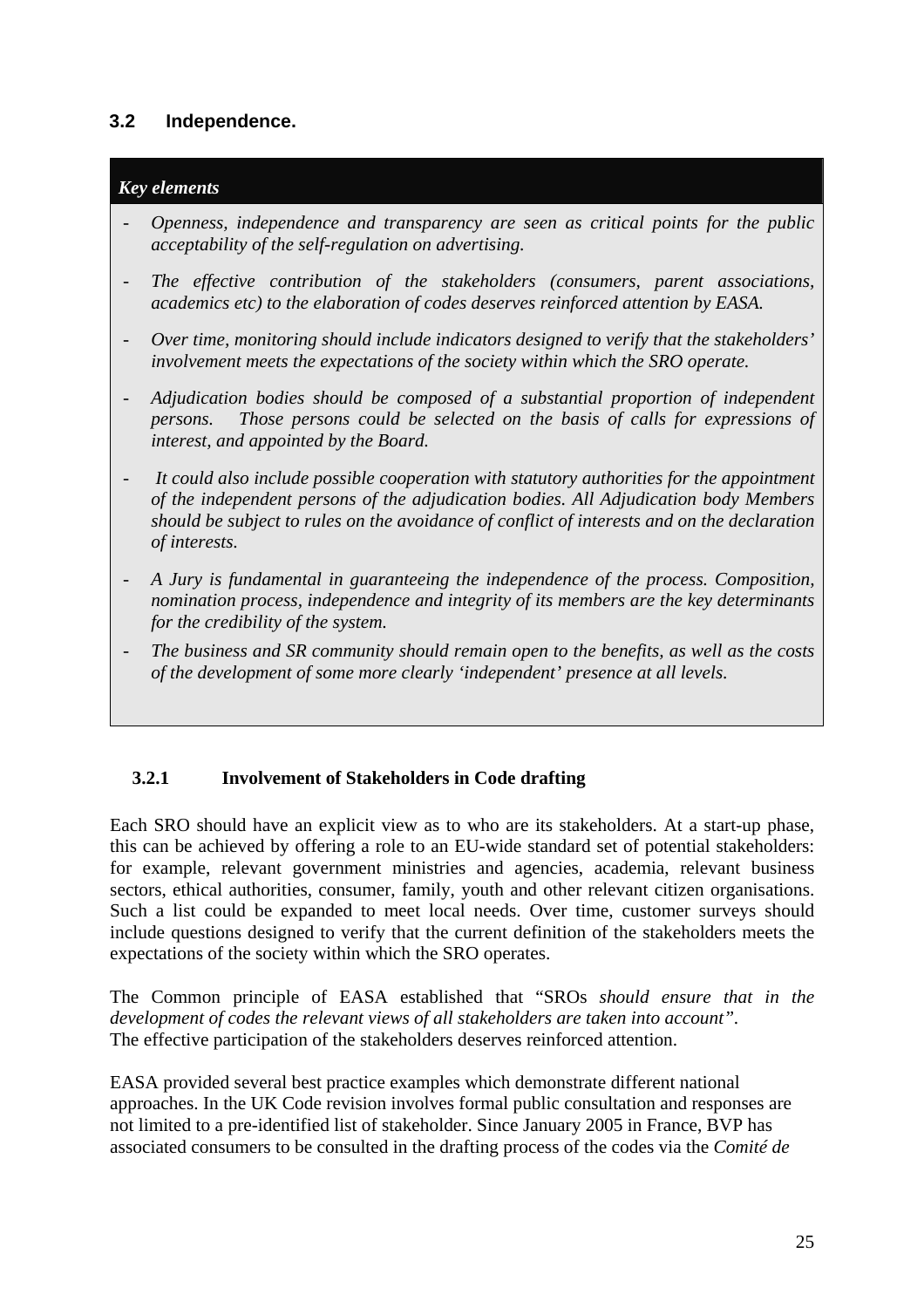*Concertation*, a committee bringing together advertising professionals and registered consumers organisations.

## **3.2.2 Involvement of independent persons in the adjudication process**

Adjudication bodies should be composed of a substantial proportion of independent persons. Those persons should be selected on the basis of public advertisement, and appointed by the Board. They should be subject to rules on the avoidance of conflict of interests and on the declaration of interests.

This is a challenging proposition, and may currently be regarded as unacceptable as of today in some jurisdictions. But discussions show that this also constitutes an important element in building trust, so that in instances where this is not in place, an SRO would have to perform particularly well on every other issue, if it were to achieve credibility.

Perceived lack of openness, independence and transparency are seen as critical points for the public acceptability of the self-regulation on advertising.

On the question of independence, a fundamental role is played by the jury,its independence and integrity of its members are the key determinants.

On this issue, the principles applicable to out-of-court bodies involved in the *consensual resolution of consumer disputes*<sup> $\overline{11}$  $\overline{11}$  $\overline{11}$ </sup>, are relevant. They stress the need for procedures to meet minimum criteria guaranteeing the impartiality of the body, the efficiency of the procedure and the publication and transparency of proceedings.

In Italy, IAP has a Jury composed of eminent lawyers, academics and experts in consumer affairs and in advertising. It is independent of the advertising industry.

In Spain, *Autocontro*l has also established a Jury composed by academic, experts and lawyers. The jury is appointed in 75% by the Board of Directors and 25% of them selected by the national authorities *(Instituto Nacional del Consumo)* 

In Ireland, ASAI's Complaints Committee is composed of 15 members.[Members with background on the advertising industry must be superior to 50%. Moreover 4 members are appointed by the Director of Consumer Affairs.

In other countries like France no Jury system is in place.

## **3.2.3 Broader Independent participation in SR**

There is at present no enthusiasm from Industry , NGO's, or Government officials to be involved as independent parties, in an executive capacity, right at the top level of governing structures of SROs.

From NGO's point of view the perception that advertising exists to serve the interest of the Advertising industry rather than the public is also a key barrier to acceptance.

<span id="page-25-0"></span><sup>1</sup> <sup>11</sup> JO .n  $\degree$  L109 of 19.04.2001 p.56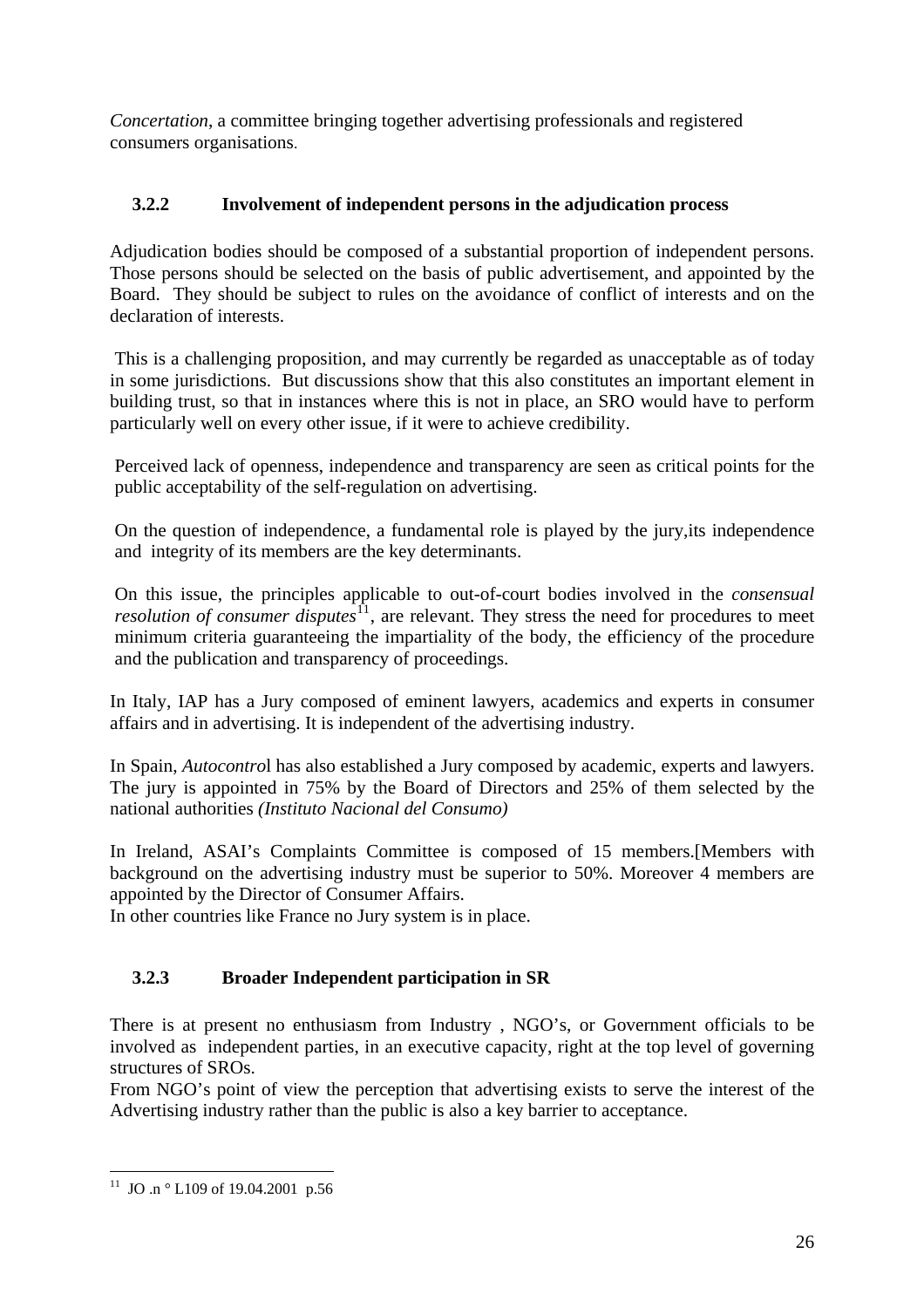There is evidence, from outside the advertising SR field<sup>[12](#page-26-0)</sup> that an independent even if 'nonexecutive' presence can increase trust. This makes the Commission's own vision of 'participation' a key element of modern administration.

It is the view of DG SANCO officials involved that SROs should not reject out of hand the benefits, as well as the costs, of the development of some more clearly 'independent', if only non –executive, presence at all levels. But this is an issue which could not be said to be a part of current Best practice emerging from the conversations reported here.

## **3.3 Coverage**

#### *Key elements*

- *- Advertising SR's today in Europe aim to cover not only pure advertising but all other forms of "Commercial" or "marketing communication". The aspiration is a global coverage for all type of marketing or commercial communication*
- *It is important to find a generic definition, encompassing all advertising techniques using any medium or distribution channel based on new technology*.
- *- Another issue of concern is the new emerging trends for "buzz marketing" and "word of mouth".*
- *- SROs should keep under review any trend to significantly increase the proportion of 'adspend' that escapes SR*
- *On both the European and national level considerable effort has been put into providing basic legal requirements, specifically for direct and interactive marketing. Legislation therefore underpins self-regulation of the individual marketing sector.*
- *SROs must commit to keeping abreast of emerging techniques, to discussing with all stakeholders any concerns raised by these techniques, and to deciding promptly either to deal with these concerns or to alert the public authorities that they would need to develop an alternative approach. Public authorities cannot assume that SR would be the fall-back for such issues, where legal approaches seem inadequate.*

*Advertising SR's today in Europe aimed to cover not only pure advertising but all other forms of "Commercial" or "marketing communication". But there are typically some aspects excluded from SR in any country, for example: aspects such as labelling, in-store promotions sponsorship, and sales promotions, which are typically understood to be outside SR. Maybe because they are regulated by another law, or code.* 

Given that the common aim of EASA operators is to achieve very broad coverage, there is general agreement that, SR Systems like any regulatory framework - should be designed in

1

<span id="page-26-0"></span><sup>&</sup>lt;sup>12</sup> Presentation of Accountability. S. Zadek. see VolII.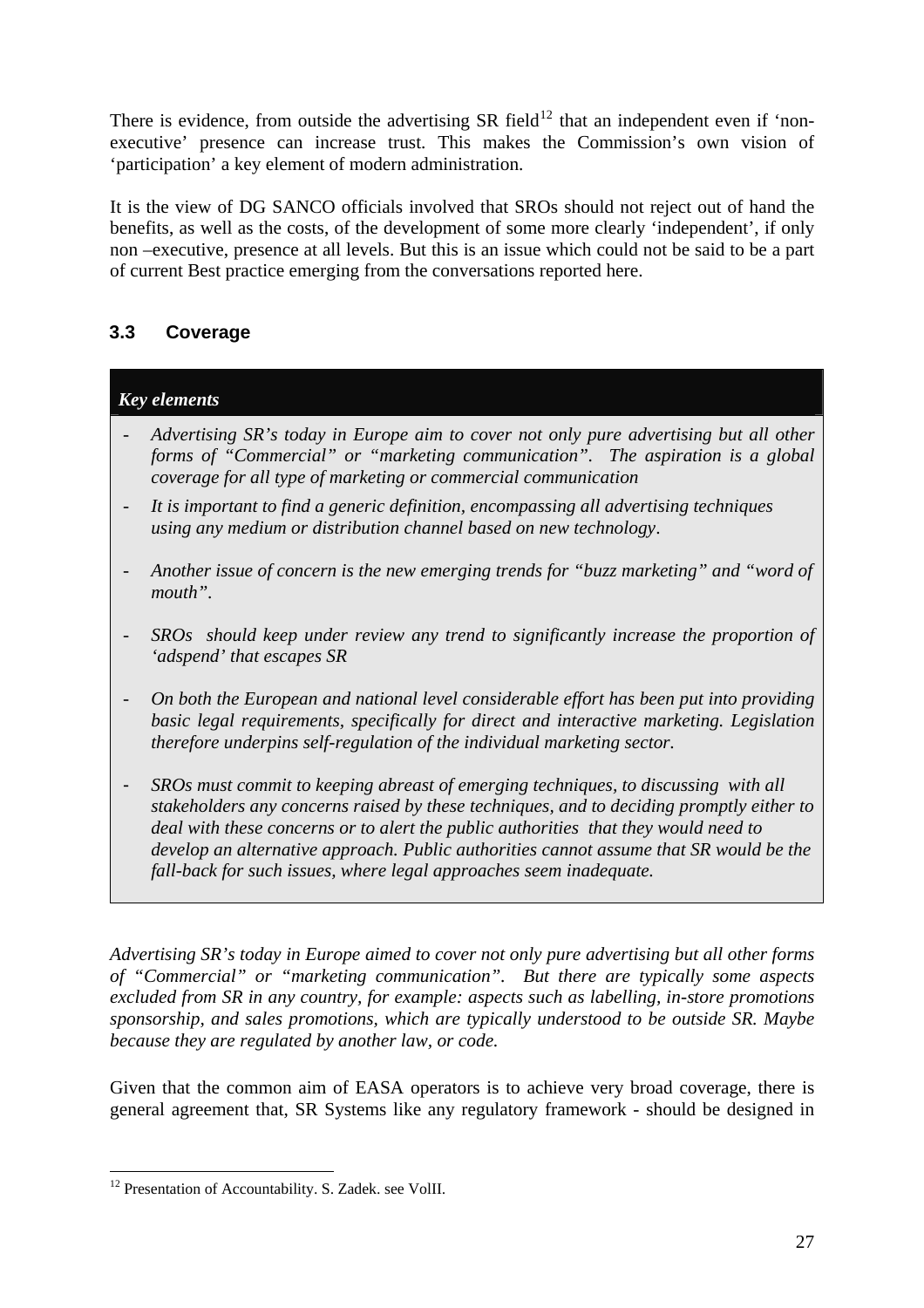such a way that they can easily expand both their scope (sectoral coverage and participation) and content (rules) in response to new challenges.

At present the central challenge is the development of advertising business and **new media** technologies. New media are dynamic and constantly evolving. It has therefore been important to find a generic definition, encompassing all advertising techniques using any medium or distribution channel based on new technology.

The current thinking when revising the ICC Consolidated Code of Advertising and Marketing Communication Practice in the chapter on new media is to define new media as "any media providing electronic, interactive communications, such as the internet, online services, electronic and communication networks, including the telephone." The term "marketing communication", includes other techniques as well as advertising and can be interpreted broadly to entail various forms of communication.

SROs state that they keep under review any trend to significantly increase the proportion of 'adspend' that thereby escapes SR

In its interim paper *Advertising Standards and the New Media,* EASA sets out its current approach on three main issues:

Scope:

- EASA aims for advertising self-regulation to apply without exception to the new media
- The elaboration of national rules in this area is being made in countries with the direct participation of the industry actors involved
- Due to different national contexts, not all media are currently fully engaged at national level in the self-regulatory systems for advertising

Advertising Content*:* 

- The ICC guidelines on advertising using the electronic media are the globally accepted minimum set of rules in this area and have been further adapted via an EASA Guidance note and national provisions
- Key areas related to data collection and privacy, communications costs and transparency, respect of public groups and use of new media have been addressed in the ICC guidelines on advertising using the electronic media and are now becoming generally accepted principles for advertising. The ICC guidelines make clear that particular care should be taken with respect to children.
- EASA intends to improve industry awareness of advertising standards particularly in relation to new media practitioners who may not yet have the SR acquis.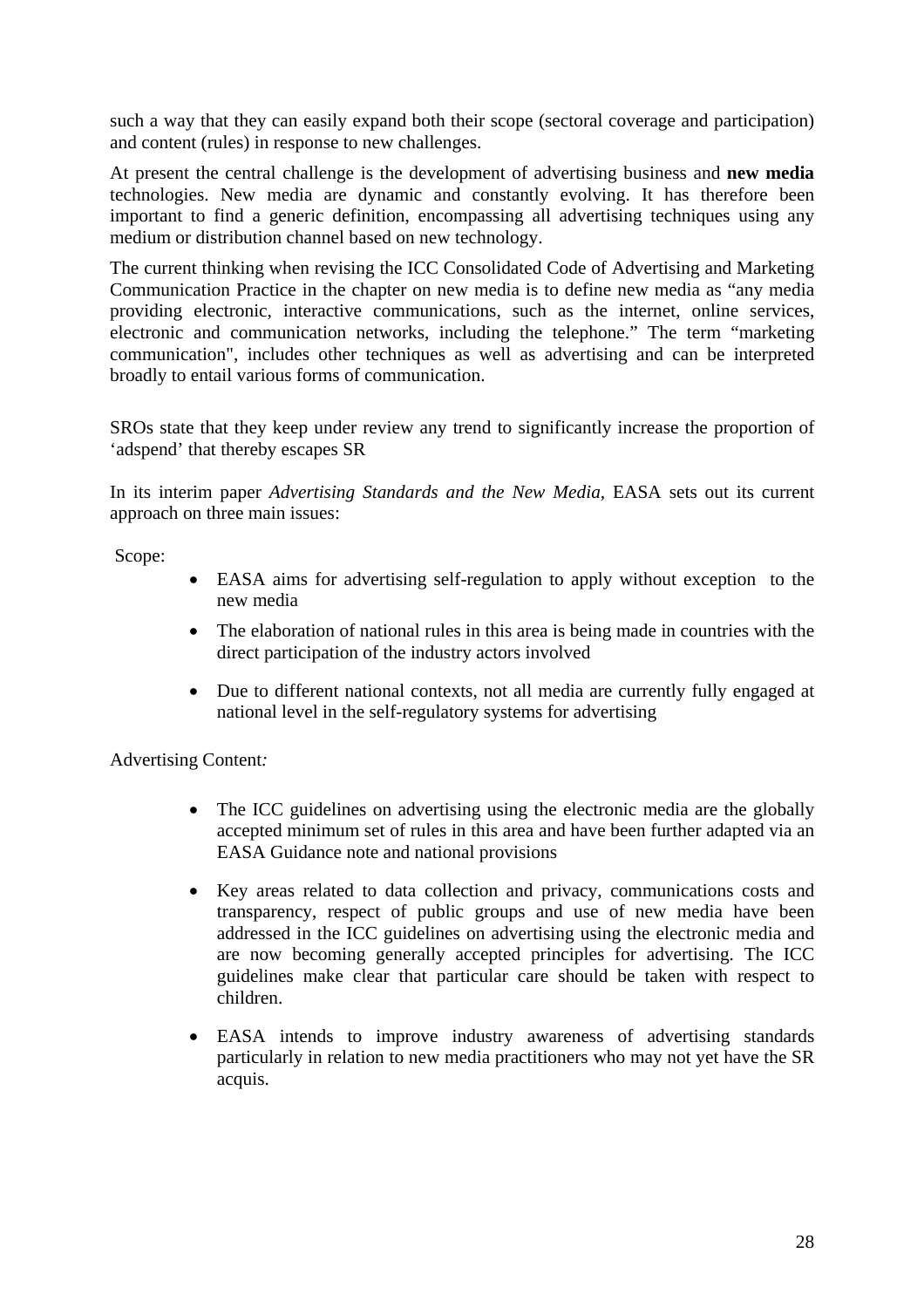Enforcement:

- Advertising standards are enforced at three separate levels before the legal backstop: Company, Sector and SRO
- The legal backstop is essential with regard to rogue operators
- Because of the international nature of some new technologies, EASA favours greater international advertising self-regulation and regulatory cooperation to pursue for example rogue traders (e.g. OECD, FTC in the US, etc)
- Advertising SROs will need to engage in an open dialogue with the new actors, which will require investments in new technologies capable of adequately responding to new issues arising in this area.

#### **3.3.1 Individual Media and Individual Marketing**

It was also pointed out at the Advertising Roundtable that there exists an additional wellestablished body of self-regulation which falls outside the mandate of many SROs, which is operated by marketing associations at national and European level. We will look at this below under the title "Individual Media, Individual Marketing".

Most new media is used to achieve a one-to-one or dialogue with the consumer. It is difficult to divide "new media" from other direct and interactive marketing communications systems. Not only is there so much integration between the systems in practice (marketing campaigns which use a multi-channel approach), but also many issues remain common, especially the data protection aspects. There are older, well-established marketing disciplines that aim to achieve an individual approach – post, telephone, etc.

On both the European and national levels considerable effort has been put into providing basic legal requirements, specifically for direct and interactive marketing (and also for sales promotion, and some other marketing or sales disciplines such as sponsorship, directsales/doorstep, selling,etc.).

There are some very specific EU Directives which apply to direct and interactive marketing in addition to the Directives on advertising and unfair commercial practices. These include the Distance Selling and Distance Selling of Financial Services Directives; the e-Commerce Directive; Consumer Directive, Paper & Packaging Directive, and the Data Protection Directives.

Legislation therefore underpins self-regulation of the sector.

As with many other areas where regulatory bodies exist, a combination of self-regulation and co-regulation is likely to be created. In particular, the data protection aspects of direct and interactive marketing have elements which vary from "traditional" self-regulation. In these cases it is not self-regulation but co-regulation between the national authority and the sector. In some cases this is even required by law (e.g. the Dutch data protection law requires the sectors to negotiate codes with the data protection authority).

These co-regulatory and self-regulatory codes also involve technical systems to "clean" lists of consumers who do not wish to receive an unsolicited direct or interactive approach. Such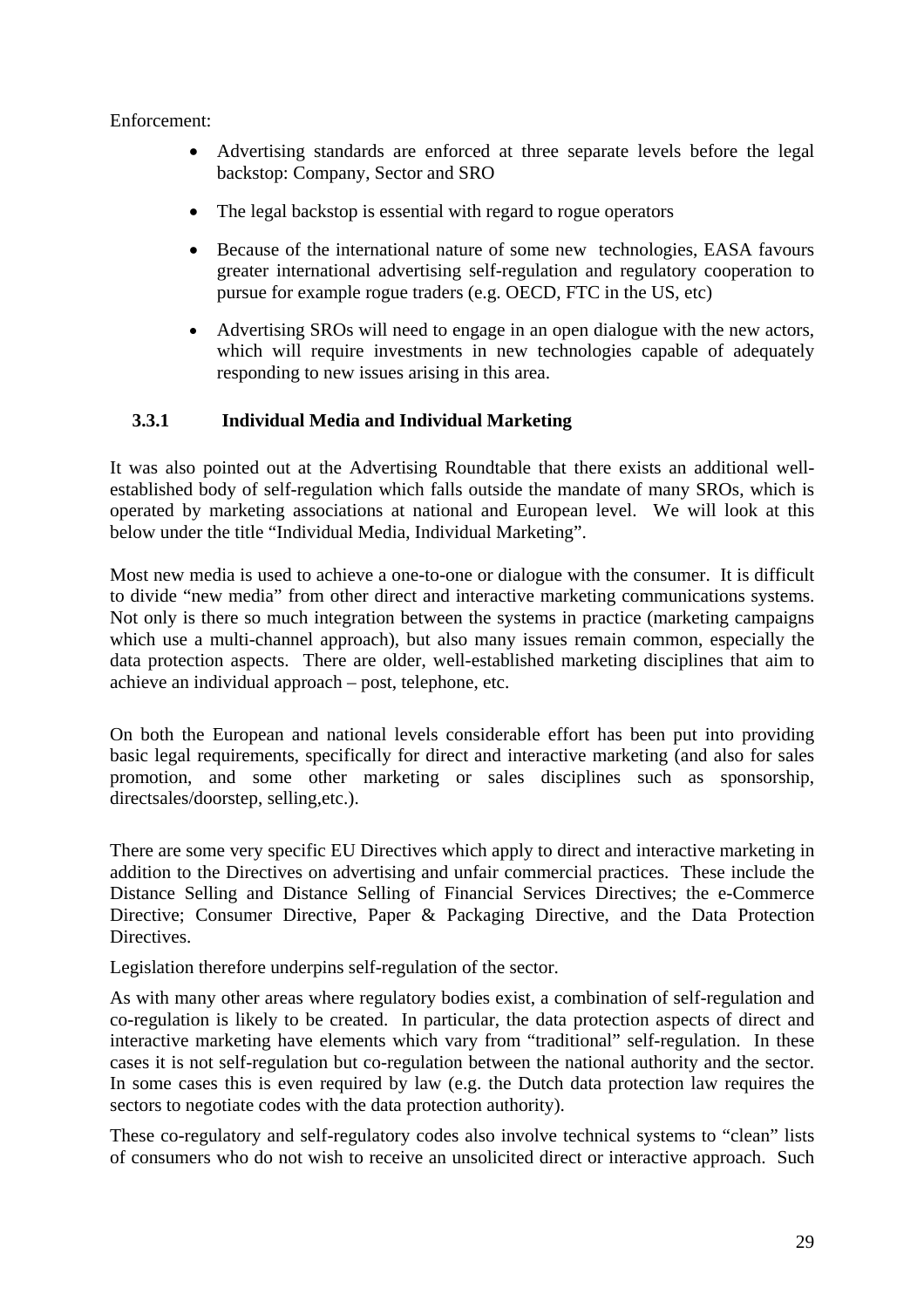database systems are called 'Preference Services' or 'Robinson Lists'(lists of opting out for consumers) and are present in the majority of the EU countries.

In a few countries strict data protection law means they are not necessary.

There are also professional codes and guidelines usually for professional standards for training, or produced by national associations based on national laws and amplified to help practitioners. Examples would be codes on contact/call centres (teleservices) or list brokers; codes and best practice on environmental best practices (use of recyclable products, etc.).Other codes are being adopted on the use of SMS texts, mobile marketing, email marketing, business-to-business, the use of on-line marketing (e.g. to prevent aggressive popups, spyware, etc.

For e-commerce there are also such initiatives as trustmarks, white or black lists for email marketers, complaints resolution and alternative dispute resolution services. Recently there has been an increasing debate on the use of standards to create "best practice", or codes which are somewhere between self and co-regulation, depending on who is pushing the standardisation process. Direct and interactive marketing regulation is a mixture of legislation, self-regulation, co-regulation, technical rules; in which the SROs play a role as guardians of the general codes of best behaviour/best practice, but in which other players, e.g. the DPAs, are the regulators of the sector. It is important to ensure that these systems co-exist and to avoid confusion.

#### **3.3.2 Other forms of new marketing**

There was some concern among some participants in the Advertising Round table that either SR or some other form of intervention should be considered in order to deal with advertising (e.g. television, magazines, posters or cinemas), but also with the considerable area of commercial communication like for example, sponsorship of sporting events, celebrity endorsements, merchandising linked to cartoon characters, tie-ins to TV and movie releases etc.

The new forms of marketing not covered by EASA or other SROs causing concern both to society and SROs like the emerging and growing trend for 'buzz marketing' and 'word of mouth' marketing. According to Advertising Age, 85 % of the top 1000 marketers use some form of this approach and it is one of the highest growth element of the marketing sector. Between 100 and 150 million US dollars are spent annually on this type of marketing.

There seems to be a difference between spreading crafted advertising messages through consumer networks - either through media, ambient or online (i.e. buzz/viral) and the accelerating, amplifying and measuring natural word of mouth recommendations (i.e. Word of Mouth).

An example of WoM is P&G that has a special division created 4 years ago called Tremor which has recruited a panel of 250,000 teenagers from 13 to 19 who are asked to talk with friends about new products or concepts P&G sends them. About 75% of members are female. Panelists are not paid cash but get product samples or other materials.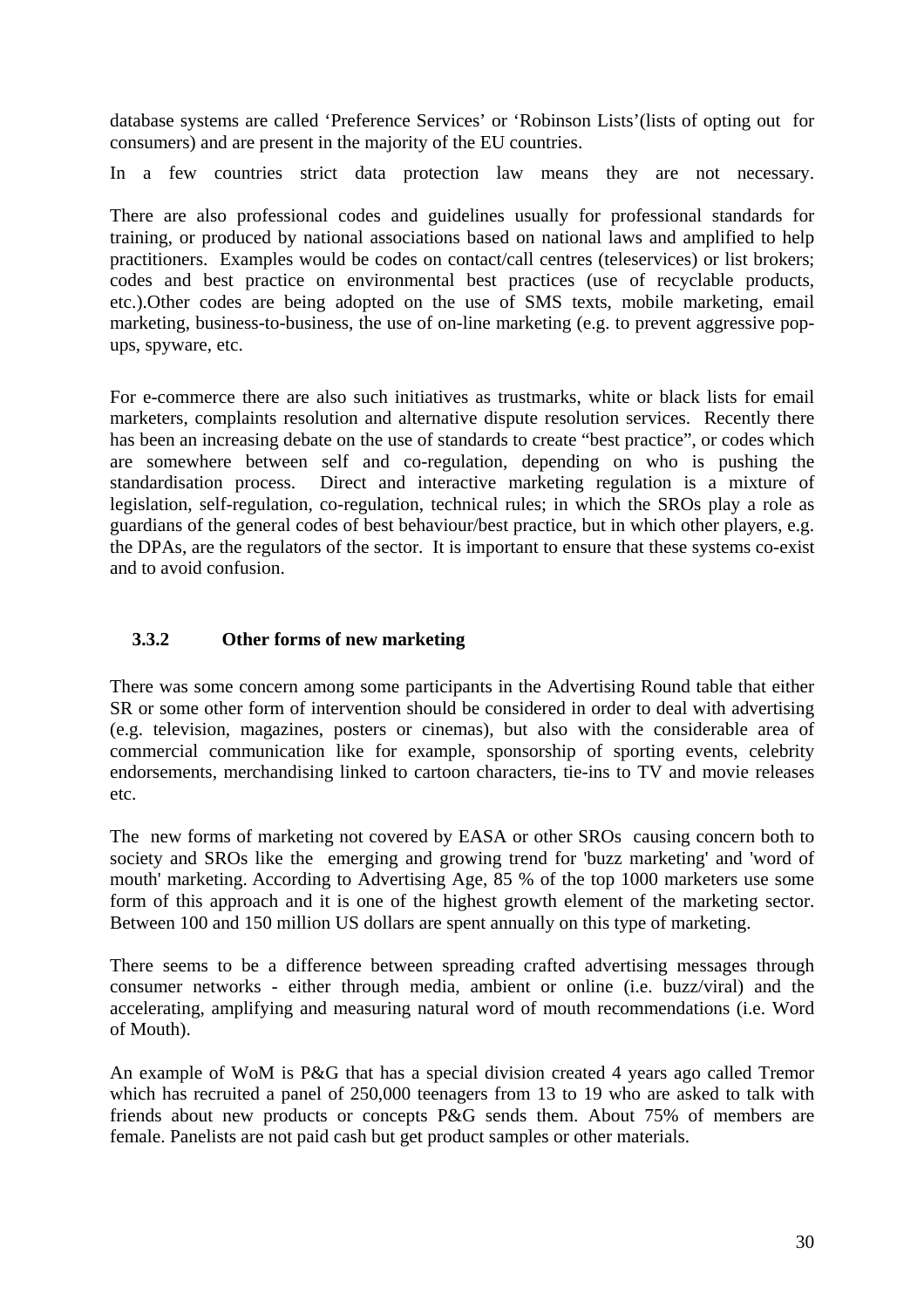There has been a lot of criticism recently about the issues of transparency and ethics of this type of marketing. US NGO 'Commercial Alert' has a sent a letter of complaint to the Federal Trade Commission asking for an investigation to determine if buzz marketers are violating federal law on prohibiting deceptive advertising

The Word Of Mouth Marketing Association, [http://www.womma.com](http://www.womma.com/)/ have just created a code of ethics (February 2005) but there seems to be no links to the advertising self regulation codes. The Viral & buzz Marketing Association ( http//ww[wVBMA](http://www.vbma.net/).net) has over 50 members now from all over the globe including a substantial number of European companies. It has a mission statement with a number of beliefs but seems to have no code of ethics

Some of the participants found also important that the code should cover events, celebrity spokespeople and sponsorship. There also should be specific reference to the practice of Public Relations which is a part of commercial communications but a separate discipline to advertising

At an industry conference in 2005, a question was asked whether viral marketers are taking advantage of children by not revealing the financial issues behind the promotion. BzzAgent and Tremor (leading marketing players) stated that when teenagers are involved, parents are approached and explained how their children are involved in these efforts.

This would be worth discussing, especially how parental consent is sought and how the new marketing practices are measured, monitored and controlled.

Several of these new marketing techniques could be covered by the UCP Directive, e.g. asking teenagers to promote certain products amongst their friends, even if they are not paid in cash but by products samples or other materials (the examples of WoM mentioned above). The Unfair Commercial Practices Directive contains a general clause banning unfair commercial practices and is not limited to certain media or certain marketing methods, but applies generally. The notion of "commercial practices" is wide and covers "any act, omission, course of conduct or representation, commercial communication including advertising and marketing, by a trader, directly connected with the promotion, sale or supply of a product to consumers.

As new media is constantly evolving, industry and SROs must commit to keeping abreast of key emerging techniques, to discussing with all stakeholders any concerns raised by these techniques, and to deciding promptly either to deal with these concerns or to alert the public authorities that they would need to develop an alternative approach. Public authorities cannot simply assume that SR would be the fall-back for any such issues where legal approaches seem inadequate.

## **3.4 Funding**

There was general agreement in the Round Table on the desirability of strong political support for industry voluntary funding. There was no agreement on the feasibility of any additional advertising tax.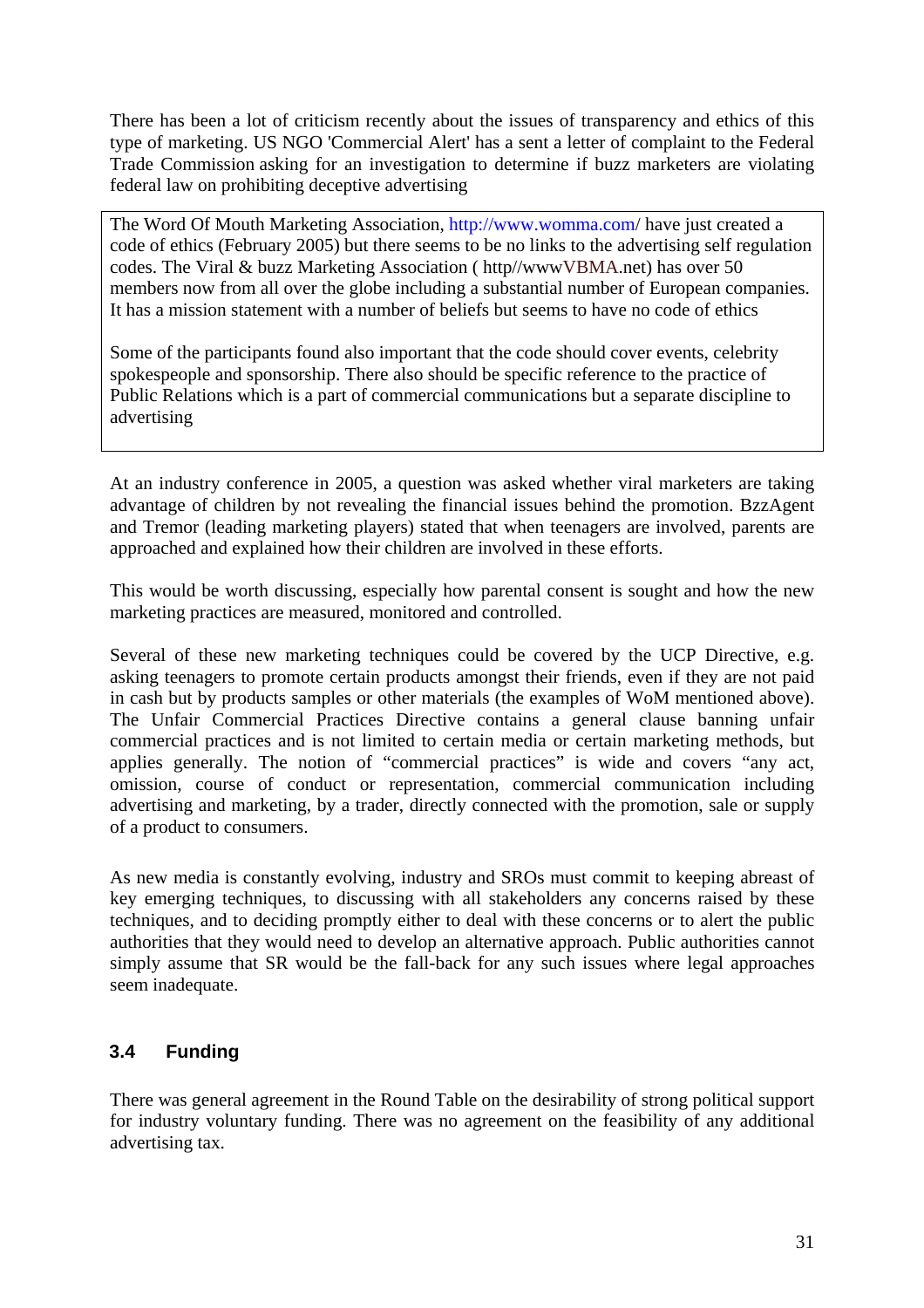There are currently two general funding models for self-regulation in place across Europe a) based on membership contributions/subscriptions and b) based on a levy of advertising or media spend.

Where it is possible, all agreed that to introduce the levy-based system of funding seems to be the most effective and should be preferred for those countries now launching SR. Levies should be designed to meet essential SRO costs. Current experience suggests that a small fraction of a percentage point  $(0.1 - 0.2$  percent) of advertising turnover would be more than adequate.

Public money (from local as much as EU sources) could be used to supplement industry efforts in, for example, Cohesion Fund recipient Member States. This would be desirable in the start-up phase of SR. EASA is currently mapping SR funding needs across the EU. This should certainly not be seen as ongoing core funding, but instead, either as a start up subsidy or for capacity building or training.

## **3.4.1 SRO Funding models**

## *The Membership model*

In the majority of European countries, except for the UK, Ireland and the Netherlands, selfregulatory systems have been funded by membership contributions. These originate from membership which in about 70% of the countries derives from trade associations representing the advertising industry (e.g. advertisers, agencies and media associations) and sectoral associations (e.g. spirits federation). In the remainder of the countries membership consists of both associations and individual companies or, in some cases, particularly in Central and Eastern Europe, just individual companies. The level of contribution is typically calculated according to the importance of a sector in the advertising domain and advertising spend.

*Strengths:* The membership model can be relatively easy to set up at the start up phase of an SRO. Membership provides some degree of ownership for those participating (companies/associations) and certainty on the exact amount contributed on an annual basis i.e. it will not vary according to the amount of advertising spend in a year.

*Weaknesses:* The membership model only applies to members and leaves self-regulation open to the volatility of markets and public affairs budgets (supporting this association over that one). When large sectors drop out remaining a member may look like a disadvantage. In startup situations, self-regulatory systems in Central and Eastern European countries have typically relied on a core of multinational advertisers for their funding.

The disadvantage of such an approach in addition to the above is that a) it can be difficult to extend membership to local advertisers thus leaving the system open to being branded a 'foreign imposition' and not our system, and b) funding originating from only limited number of companies can leave the system open to criticisms in relation to its independence.

## *The Levy model*

The levy system is currently under consideration in a number of European countries e.g. Spain, Portugal, Poland, and Belgium. It is in operation in the UK and Ireland and is becoming operational in the Netherlands. The levy is an amount of money calculated in proportion to the individual advertising project which is added to the invoice in order to pay for the self-regulatory system. It is levied on the bill and passed on to the advertiser to pay.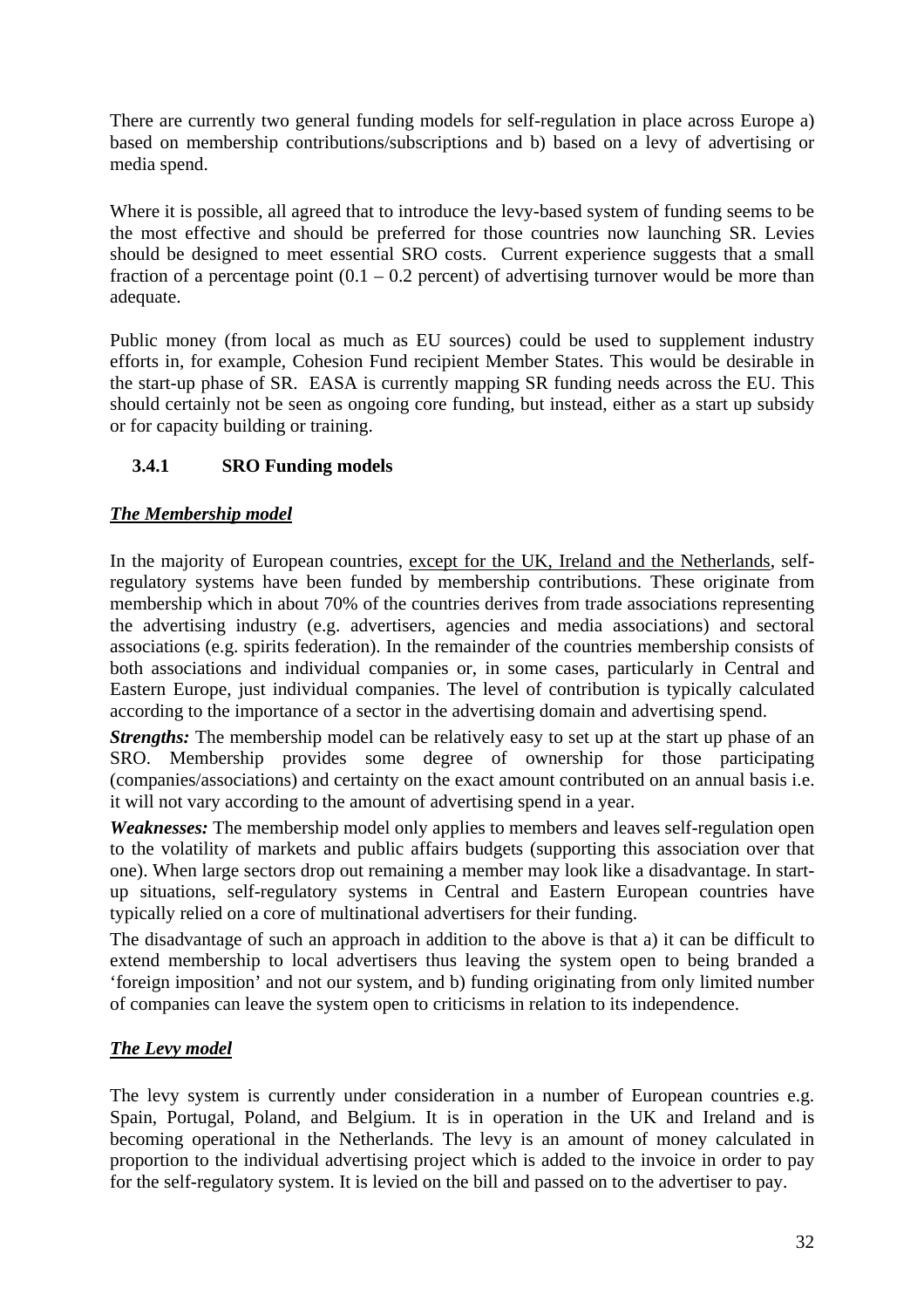*Strengths:* The strengths of the levy system are its neutrality, inclusiveness and universality. It ensures that all operators participate in the system and fairly spreads the burden of funding according to the level of ad media spend. The levy can be adjusted by common approval without having to undertake lengthy discussions concerning membership rates.

*Weaknesses:* The levy can be perceived as a tax and where there is a tax on advertising this becomes more problematic in terms of its acceptance. Some companies may feel that they have to pay more in certain markets.

#### **The cases of UK, Ireland and Netherlands**

The levy system is working well in the UK and in Ireland, with progress more recently also in the Netherlands.

#### **UK levy system**

In the UK, independent bodies have been set up to collect the 0.1% levy on advertisers that funds the Advertising Standards Authority (ASA). There is one body for non-broadcast advertising - the Advertising Standards Board of Finance (Asbof) – and one for broadcast advertising – the Broadcast Advertising Standards Board of Finance (Basbof). Asbof and Basbof are entirely independent and in charge of the whole process of calculating, collecting and conveying the funds to the ASA.

The ASA's budget for the year 2006 as a result of the levy is just over £8.0 million.

Consumers are not charged to complain. The only cost to consumers to send a complaint is the price of a stamp, or the time spent online or the SMS cost.

The system of funding for ASA responds well to the EASA best practice model and conducts both copy advice, industry and consumer awareness schemes and promotions. It operates within a regulatory framework which is both beneficial to the development of effective best practice self-regulation and does not dissuade industry investment in the latter.

## **Irish system for all media**

The surcharge or levy scheme finances the administration of the ASAI with a voluntary contribution of 0.2% of gross media rates and ranks as a normal advertising expense for tax purposes. The surcharge applies to advertising covered by the ASAI Codes of Advertising Standards and Sales Promotion Practice.

The 0.2% is reviewed each year by the Board of ASAI but it has not been necessary to raise it.

In addition, certain members, mainly media members, pay an annual subscription. These subscriptions were envisaged, to a certain extent, as a compensation for the fact that the levy is not collected from direct advertising - that is advertising which does not go through an advertising agency. However, in practice the subscriptions are fixed by agreement with the Board of ASAI and are revised upwards once a year.

About 90% of the money collected is spent on the ASAI's annual budget.

ASAI responds well to the EASA best practice model and conducts both copy advice, industry and consumer awareness schemes and promotions.

## **New Dutch scheme for all media**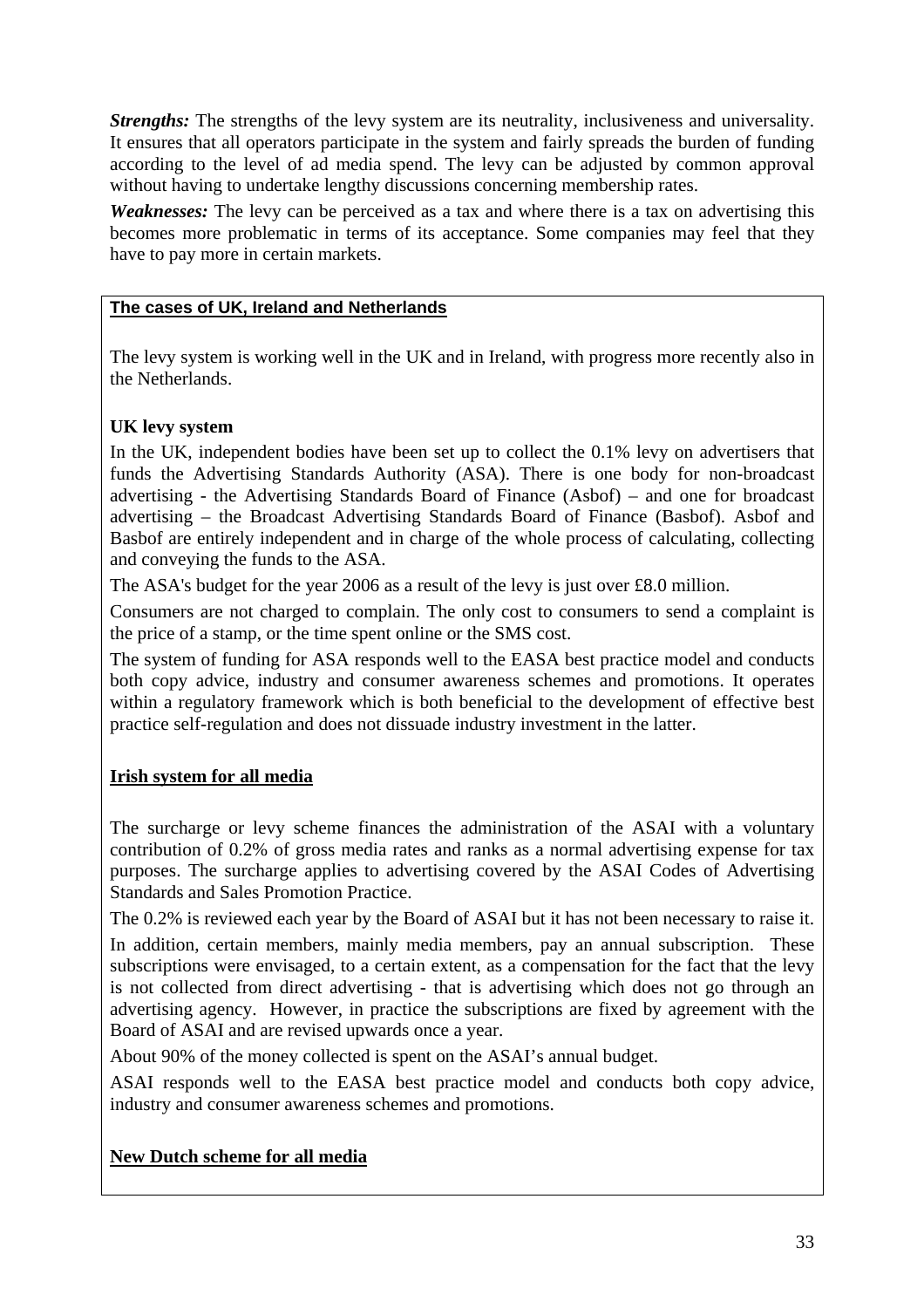Up to 2004, the Dutch system was funded by membership contributions from industry associations. By 2004 it was decided to move to a levy system which initially would work in parallel with the membership scheme until the levy scheme was properly in place.

The Dutch levy proposed consists of a levy consisting of 250 euro per million euro advertising turnover .Advertising turnover figures are delivered by an independent authority.The Dutch SRO (SRC) is currently involved in the invoicing and collection of the levy on the basis of 0.025% on gross advertising media spend.

The Dutch scheme in 2005 is currently a combination of both levy and membership schemes, and will remain so during the transition phase.

SRC's annual budget in 2005 was 550 000 euros

The round table discussed the scenario to apply the levy system throughout the EU countries.

EASA considers that in principle, the levy system could be used in a number of individual European countries in order to reinforce the effectiveness of self-regulatory systems but it would be inappropriate for EASA to impose the system across Europe, for the following reasons:

- Self-regulatory systems are fundamentally national in nature: they have developed independently in each Member State, they are embedded into national legal frameworks, and are 'sovereign', i.e. not governed by a European body (EASA promotes coordination and best practice and deals with cross-border complaints, but does not govern national self-regulatory systems).
- EASA and its members are committed to adequate and sustained funding for SROs, but it is the prerogative of national stakeholders (including the media and agencies, as well as advertisers) to decide on an appropriate system. Indeed, many highly successful and recognised self-regulatory systems (e.g. France, Spain) operate through membership-based funding systems.
- Advertising budgets are national in nature in the vast majority of cases: even large multinational companies usually have national advertising budgets.
- Advertising markets differ significantly in size, structure and maturity across the EU, so that the same level of funding is not required in each Member State. While the weaker systems are currently being strengthened in the context of implementing the EASA Charter, any attempt to impose a levy across the board is likely to discourage rather than encourage this process.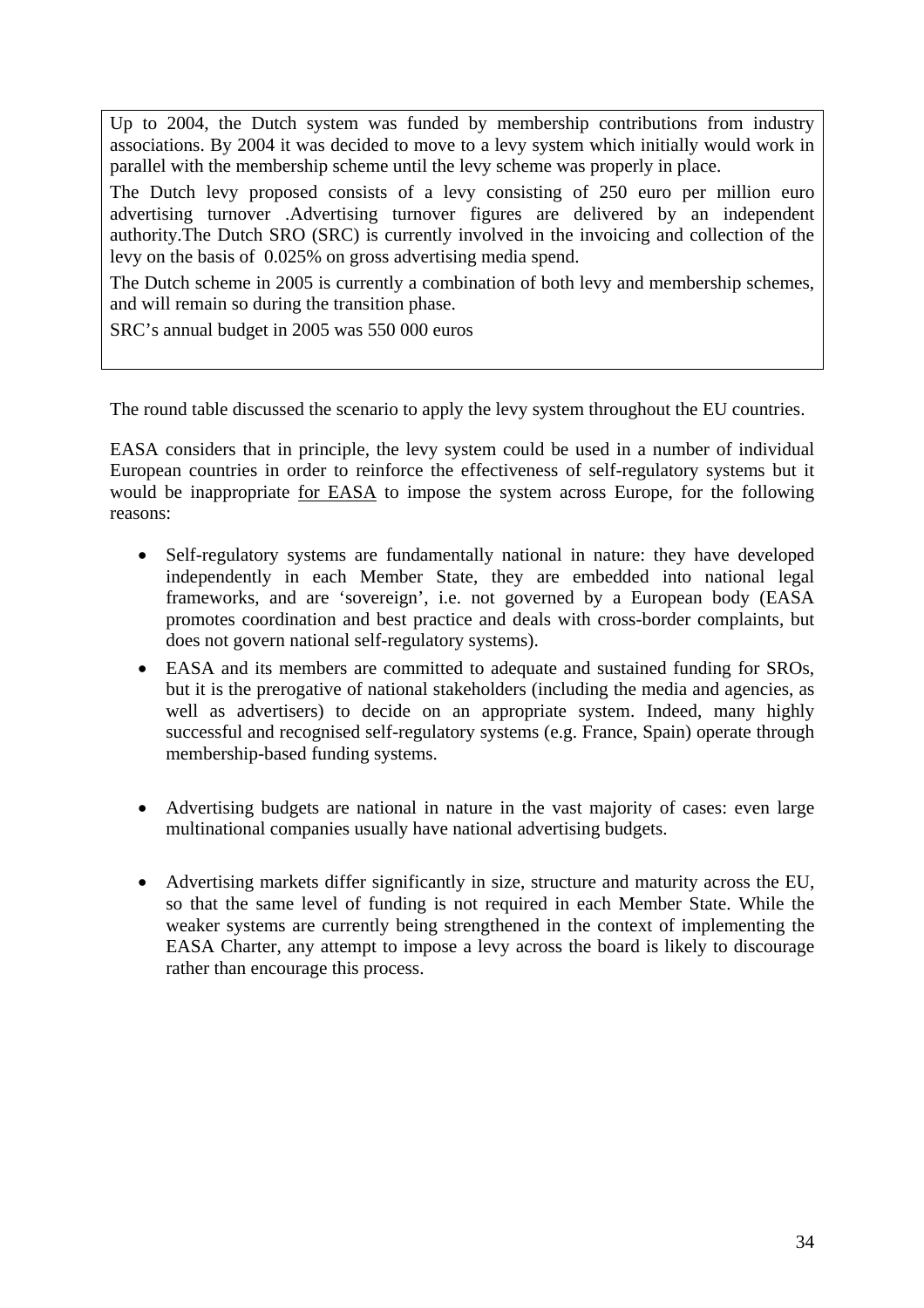## **An EU-wide forum?**

Ensuring that advertising self-regulation wins and retains public confidence is a goal to be pursued at national and local level, through a continuous process. It depends on consumer research, public events and dialogue with interested parties. The question arises how best to link these local processes to each other and to the EU level.

The widely shared interest in the debate on SR generally at EU level and in this Round Table, reflects the relative lack of opportunities for sustained and detailed debate in the past. Participants seem to feel that they have learned much concerning the detailed experiences of SR. This raises the question whether such a process of joint learning and common problemsolving could be sustained within a more established forum, embracing industries other than just advertising.

Such a more sustained process could be an option to support the improvement of SR rather than a new component of SR itself, and would bear fruit irrespective of the degree to which SR is used as compared to other regulatory tools in the coming period in the EU. It could cover all SR (this would be an issue for deeper study) or focus maybe as a pilot phase, on SR in certain sectors.

Such a forum should involve all stakeholders. It would be convened by the Commission (all interested services) and involve perhaps also other EU institutional players such as the European Parliament.

The group could meet at working-level and periodically at higher level. The purpose would be to provide sustained public engagement to stimulate the search by business for effective self-regulation and would provide a feedback mechanism to ensure that over time the highlevel charter commitments of EASA remain relevant to the needs of EU society. The group could analyse and compare national SRO performance data on consumer awareness and satisfaction data by country. It should also examine other data, about trends in advertising and trends in issues of concern around advertising, such as currently obesity or alcohol. The Round Table reached a conclusion no this point.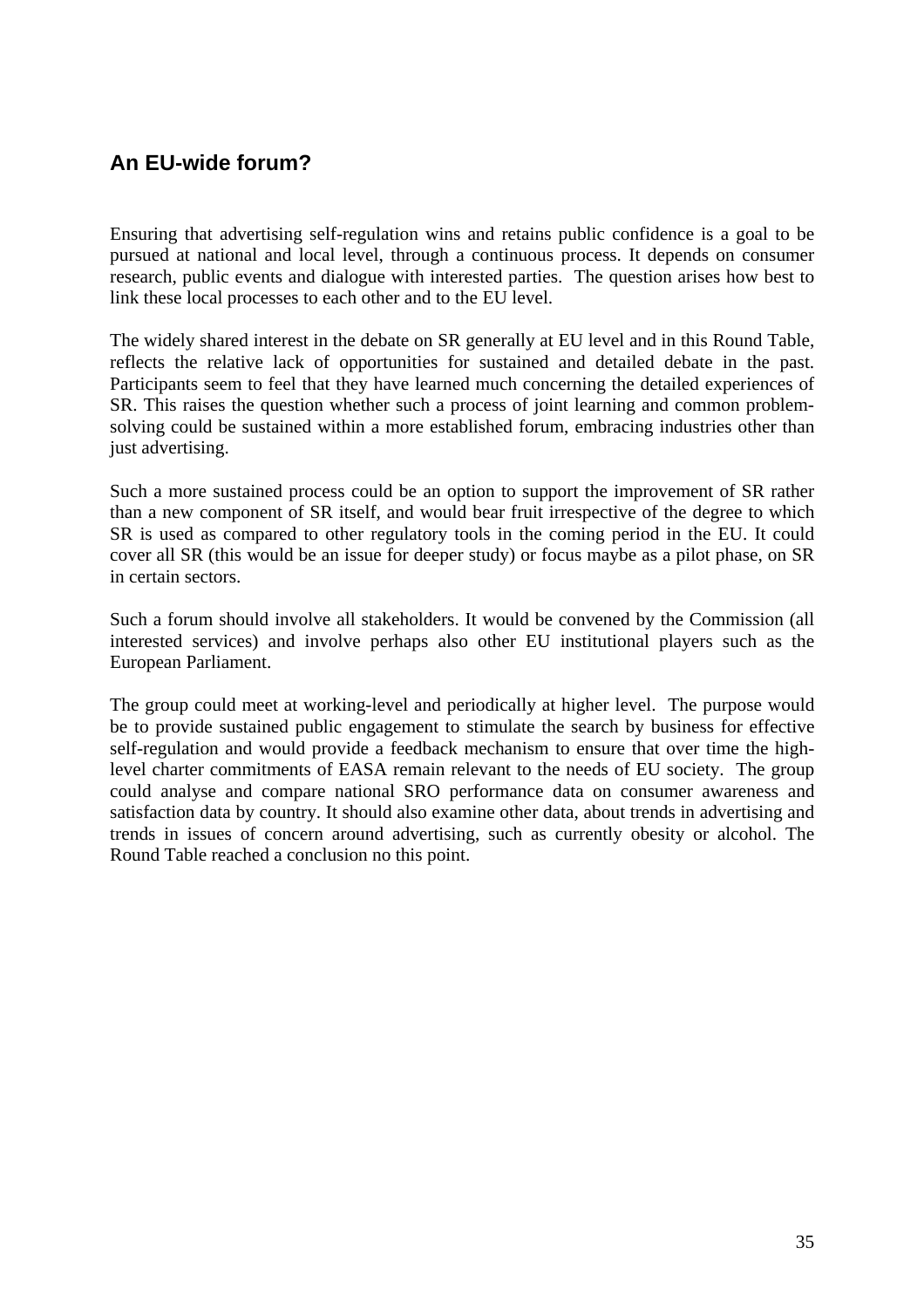## **Annex**

## *The* **basics components for a Best Practice SR model on advertising**

|           | Effectiveness :                                                   |
|-----------|-------------------------------------------------------------------|
|           | <i>Provision of copy advice</i>                                   |
|           | Complaint handling                                                |
|           | <i>Sanctions</i>                                                  |
|           | Consumer awareness                                                |
| $\bullet$ | Independence:                                                     |
|           | Involvement of interested parties in Code drafting                |
|           | Involvement of independent persons in the complaints adjudication |
|           | process                                                           |
|           | Coverage                                                          |
|           | Funding                                                           |

- Effectiveness :
	- ♦ *Provision of copy advice*
- The SROs should offer the provision of copy advice particularly for media where advertising copy may have so short a shelf-life to negative adjudications.
- Copy advice should ideally be provided free of charge
	- ♦ *Complaint handling*
- All SROs, from establishment onwards, should establish and publish both performance objectives year by year and records of their performance against those benchmarks.
- Each SRO should have an explicit objective, to the effect that it should be easy to find through which channel to complain.
- There should be a benchmark for the ease with which any form for the submission of complaints is completed. This objective should be endorsed by its governing board and verified year by year in its customer satisfaction surveys
- There should be a standard for the speed with which complaints are handled.
- There should be a systematic duty to publish decisions which is a tool for increasing transparency of the system and increased public confidence
- SROs could recommend to the Advertising industry for its agreement and action, minimum standards for training of new recruited young advertising staff and for the design of internal compliance processes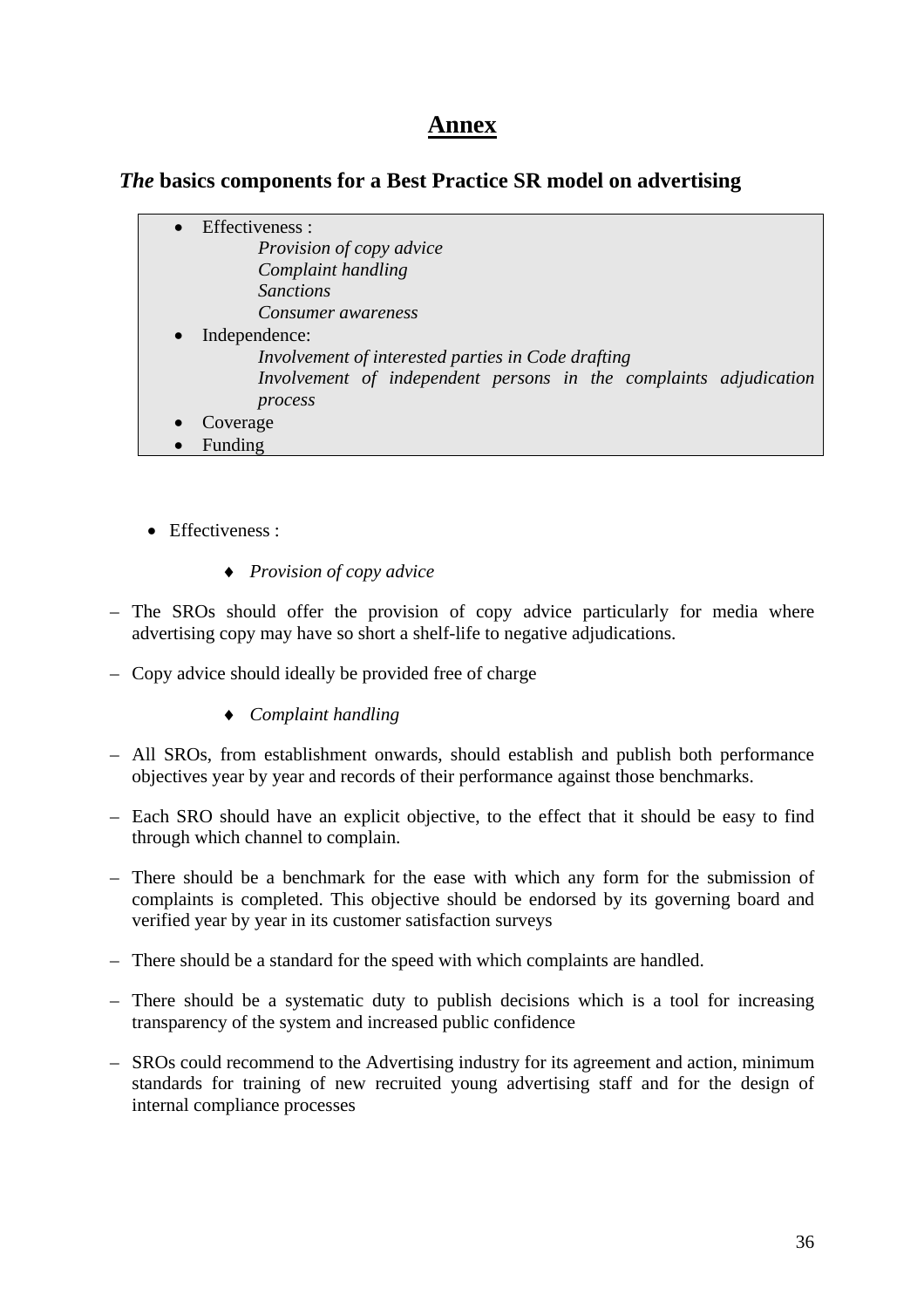- ♦ *Sanctions*
- Sanctions for non-compliance with codes, for repeat offences and for consistently ignoring codes or adjudications, should be clear and effective.
- The minimum sanction should be timely withdrawal of advertising copy.
- Withdrawal should apply ,in the absence of explicit local SR decisions to the contrary, not only in the jurisdiction of the adjudication but throughout the business concerned; differences in codes and cultural expectations may today mean that different decisions are reached in different markets.
- The collaboration of the media as a whole on backing the decisions of the SRO is an important element to enforcing the sanctions. The adoption, more generally of "compliance clauses" in advertising contracts should help to make sanctions more effective.
	- Independence:
		- ♦ *Involvement of interested parties in Code drafting*
- Perceived lack of openness, independence and transparency are seen as critical points for the public acceptability of the self-regulation on advertising.
- The effective contribution of the stakeholders (consumers, parent associations, academics etc) to the elaboration of codes deserves reinforced attention by EASA.
- Over time, monitoring should include indicators designed to verify that the stakeholders' involvement meets the expectations of the society within which the SRO operate.
	- ♦ *Involvement of independent persons in the complaints adjudication process*
- Adjudication bodies should be composed of a substantial proportion of independent persons. Those persons could be selected on the basis of calls for expressions of interest, and appointed by the Board.
- It could also include possible cooperation with statutory authorities for the appointment of the independent persons of the adjudication bodies. All Adjudication body Members should be subject to rules on the avoidance of conflict of interests and on the declaration of interests.
- A Jury is fundamental in guaranteeing the independence of the process. Composition, nomination process, independence and integrity of its members are the key determinants for the credibility of the system.
- The business and SR community should remain open to the benefits, as well as the costs of the development of some more clearly 'independent' presence at all levels.